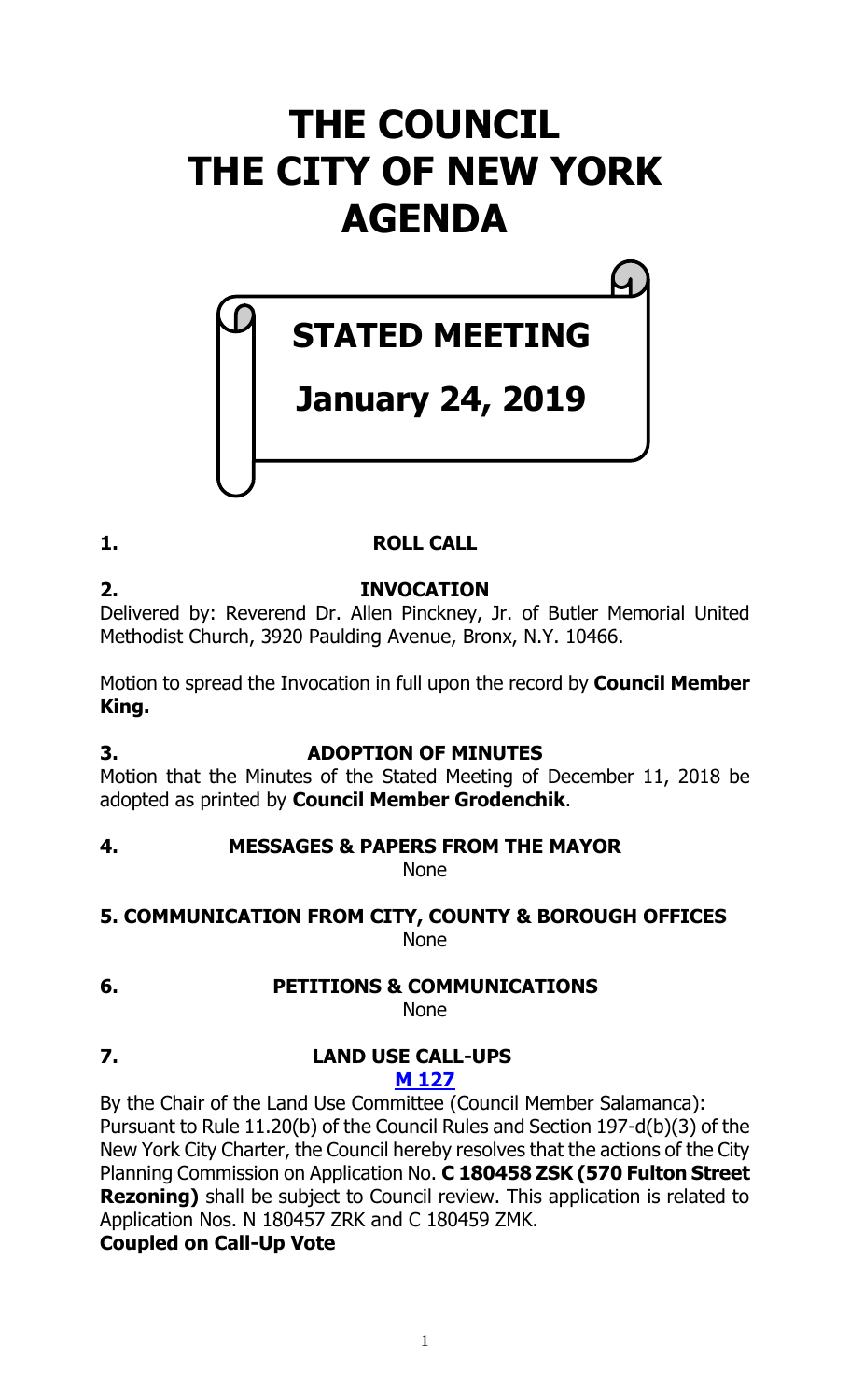# **M [128](https://legistar.council.nyc.gov/LegislationDetail.aspx?ID=3843182&GUID=1E649734-C74D-4613-BBE9-FCC8E6644CF5&Options=ID|&Search=)**

By the Chair of the Land Use Committee (Council Member Salamanca): Pursuant to Rule 11.20(b) of the Council Rules and Section 197-d(b)(3) of the New York City Charter, the Council hereby resolves that the actions of the City Planning Commission on Application Nos. **C 180389 ZSK** and **C 180387 ZSK (12 Franklin Street)** shall be subject to Council review. These applications are related to Application No. N 180388 ZRK.

#### **Coupled on Call-Up Vote**

#### **M [129](https://legistar.council.nyc.gov/LegislationDetail.aspx?ID=3843183&GUID=55A1B4C9-3783-4B18-B9F0-DB9602178C87&Options=ID|&Search=)**

By the Chair of the Land Use Committee (Council Member Salamanca): Pursuant to Rule 11.20(b) of the Council Rules and Section 197-d(b)(3) of the New York City Charter, the Council hereby resolves that the actions of the City Planning Commission on Application Nos. **C 190037 ZSK (461 Alabama Avenue)** shall be subject to Council review. This application is related to Application Nos. C 190038 HAK and C 190039 HUK. **Coupled on Call-Up Vote**

#### **Roll Call**

- **8. COMMUNICATION FROM THE SPEAKER**
- **9. DISCUSSION OF GENERAL ORDERS**

#### **10. REPORT OF SPECIAL COMMITTEES** None

#### **11. REPORTS OF STANDING COMMITTEES REPORT OF THE COMMITTEE ON FINANCE [Int 1038-A](https://legistar.council.nyc.gov/LegislationDetail.aspx?ID=3557684&GUID=9A1FF8FF-374B-4EF7-AD8E-0EDE9310C416&Options=&Search=)**

An Amended Local Law to amend the administrative code of the city of New York, in relation to amending the requirement that a statement of income and expense certified by a certified public accountant be provided in order for an income-producing property to be granted a reduction in real property assessment by the tax commission.

#### **Amended and Coupled on GO**

#### **[Int 1143-A](https://legistar.council.nyc.gov/LegislationDetail.aspx?ID=3704327&GUID=16D8634A-40D2-4029-809D-7CBFCD7E990E&Options=&Search=)**

An Amended Local Law to amend the administrative code of the city of New York, in relation to installment agreements for the payment of real property taxes, assessments and other charges.

#### **Amended and Coupled on GO**

# **Preconsidered [Res](https://legistar.council.nyc.gov/LegislationDetail.aspx?ID=3838658&GUID=A72FCF7E-FDA8-4E9A-A6D6-B6A16617F3EA&Options=&Search=) 722**

Resolution approving the new designation and changes in the designation of certain organizations to receive funding in the Expense Budget. **Coupled on GO**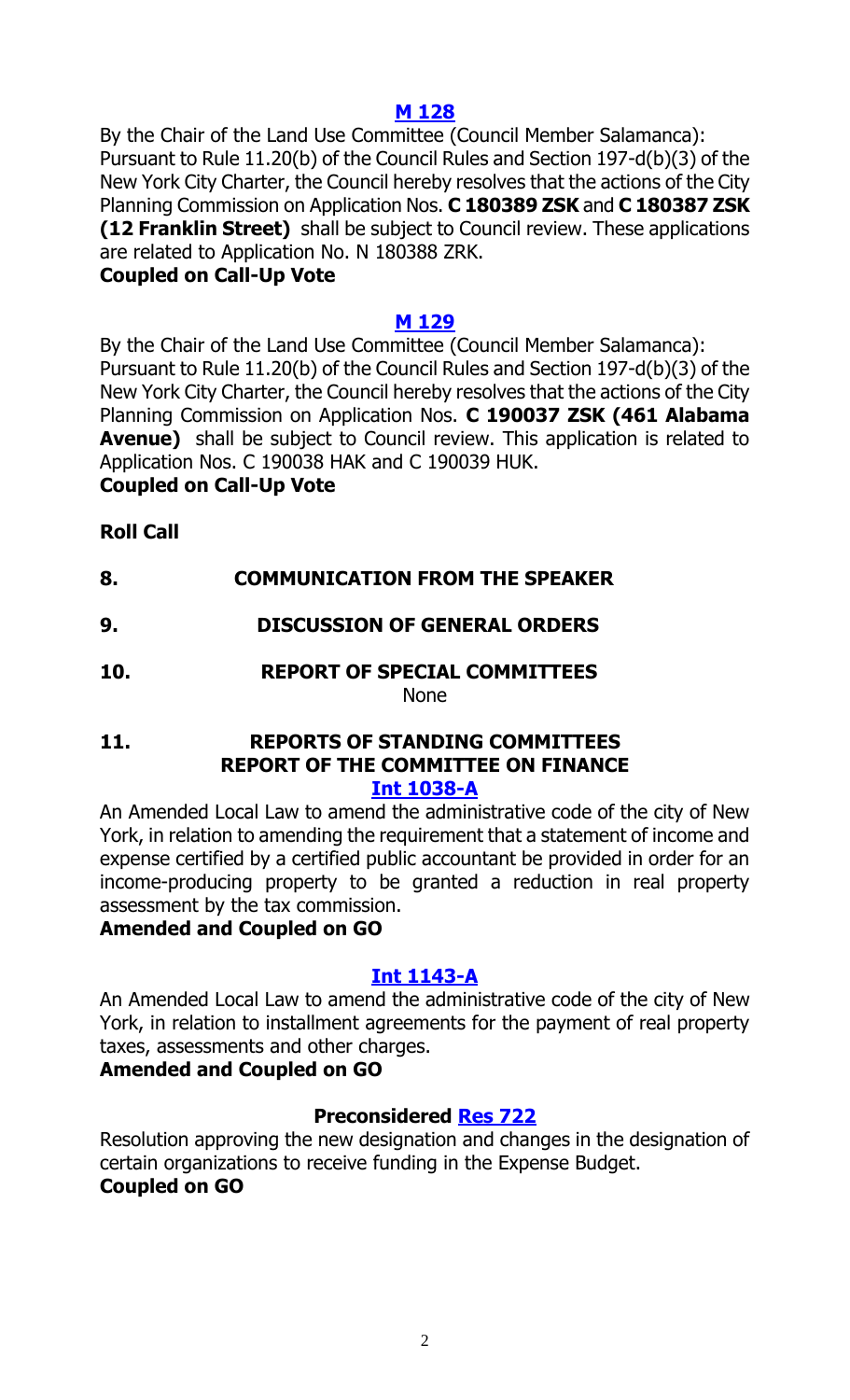### **Preconsidered [L.U. 324](https://legistar.council.nyc.gov/LegislationDetail.aspx?ID=3840122&GUID=BBFE13A9-8995-4289-B541-5B1F430B03FD&Options=&Search=) & [Res](https://legistar.council.nyc.gov/LegislationDetail.aspx?ID=3844930&GUID=D23E24FB-5C96-4DBA-9E28-EBAE32AB32E3&Options=&Search=) 728**

9 Sherman Associates LLC, Block 2174, Lot 8; Manhattan, Community District No. 12, Council District No. 10.

### **Coupled on GO**

# **Preconsidered [L.U. 325](https://legistar.council.nyc.gov/LegislationDetail.aspx?ID=3840167&GUID=3463F837-2E67-404E-BAF1-CF6ED6106C97&Options=&Search=) & [Res](https://legistar.council.nyc.gov/LegislationDetail.aspx?ID=3844931&GUID=03642B5B-15DE-41D0-9841-56F5A28D82B2&Options=&Search=) 729**

HP Fort George HDFC, Block 2149, Lot 265; Manhattan, Community District No. 12, Council District No. 10.

# **Coupled on GO**

### **REPORT OF THE COMMITTEE ON FOR-HIRE VEHICLES [Int 897-A](https://legistar.council.nyc.gov/LegislationDetail.aspx?ID=3498505&GUID=70DB1544-80FD-4AA6-8593-1C56C7E7607F&Options=&Search=)**

An Amended Local Law to amend the administrative code of the city of New York, in relation to the operation of commuter vans.

# **Amended and Coupled on GO**

# **[Int 1070-A](https://legistar.council.nyc.gov/LegislationDetail.aspx?ID=3597760&GUID=C59F09D7-5E1F-4656-9294-C0326D4EBBA3&Options=&Search=)**

An Amended Local Law to amend the administrative code of the city of New York, in relation to leasing, rental and conditional purchase of for-hire vehicles.

# **Amended and Coupled on GO**

### **REPORT OF THE COMMITTEE ON GOVERNMENTAL OPERATIONS [Int 1325-A](https://legistar.council.nyc.gov/LegislationDetail.aspx?ID=3823152&GUID=665DDDF9-0F16-445F-857A-70A6A5BD5068&Options=&Search=)**

An Amended Local Law to amend the administrative code of the city of New York, in relation to authorizing the creation of legal defense trusts. **Amended and Coupled on GO**

#### **REPORT OF THE COMMITTEE ON LAND USE [L.U. 310](https://legistar.council.nyc.gov/LegislationDetail.aspx?ID=3785423&GUID=3F696999-1B45-465B-9EE2-DCA78847F7E2&Options=&Search=) & [Res](https://legistar.council.nyc.gov/LegislationDetail.aspx?ID=3841460&GUID=348F2CF1-0E8E-4315-BF10-FEA4CCC9006E&Options=&Search=) 730**

Application No. **C 190064 HDM (Waterside Plaza)** submitted by the Department of Housing Preservation and Development, pursuant to Section 197-c of the New York City Charter, for the disposition of City-owned property (Block 991, Lots 60 and 61) within the Waterside Plaza Urban Renewal Area, Borough of Manhattan, Council District 4, Community District 6. **Coupled on GO**

# **[L.U. 311](https://legistar.council.nyc.gov/LegislationDetail.aspx?ID=3785424&GUID=A272FFDD-8BBA-4145-962F-ACA5C354432F&Options=&Search=) & [Res](https://legistar.council.nyc.gov/LegislationDetail.aspx?ID=3841461&GUID=46DB9851-9360-4E33-8B5D-EDC97058ED34&Options=&Search=) 731**

Application No. **C 190065 HDM (Waterside Plaza)** submitted by the Department of Housing Preservation and Development, pursuant to Section 505 of Article 15 of the General Municipal Law of New York State and Section 197-c of the New York City Charter, for the first amendment to the Waterside Plaza Urban Renewal Plan, Borough of Manhattan, Council District 4, Community District 6.

# **Coupled on GO**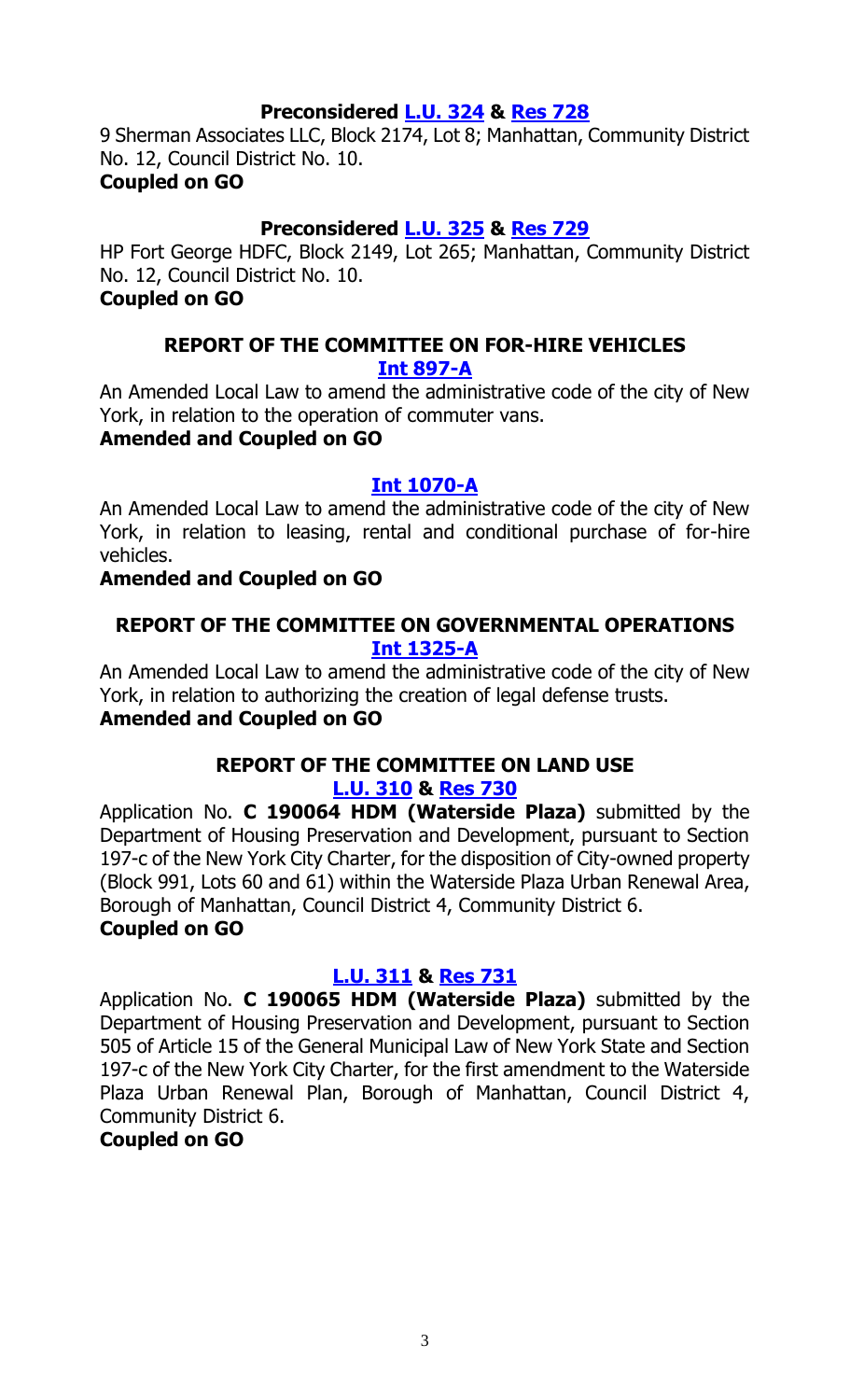#### **[L.U. 312](https://legistar.council.nyc.gov/LegislationDetail.aspx?ID=3785425&GUID=EFEA8F34-A21A-4B73-A650-9A8BB60D6521&Options=&Search=) & [Res](https://legistar.council.nyc.gov/LegislationDetail.aspx?ID=3841462&GUID=21F93D7B-FF01-4EF0-ABC3-A0FA5FC37C30&Options=&Search=) 732**

Application No. **20195150 TCK** submitted pursuant to Section 20-226 of the Administrative Code of the City of New York, concerning the petition of Carries's Hospitality, LLC, d/b/a Elder Greene for a new revocable consent to maintain, operate, and use an unenclosed sidewalk café located at 160 Franklin Street, Borough of Brooklyn, Council District 33, Community District 1. **Coupled on GO**

#### **[L.U. 313](https://legistar.council.nyc.gov/LegislationDetail.aspx?ID=3829594&GUID=8C8250BA-5F7C-466B-BF28-5F9A6C170136&Options=&Search=) & [Res](https://legistar.council.nyc.gov/LegislationDetail.aspx?ID=3841463&GUID=CF82AB28-4305-494D-876B-18D86678F383&Options=&Search=) 733**

Application No. **C 190026 HAX (4697 Third Avenue)** submitted by the Department of Housing Preservation and Development pursuant to Article 16 of the General Municipal Law of New York State for the designation of properties located at 4697 Third Avenue (Block 3041, Lots 38 and 40) as an Urban Development Action Area; and an Urban Development Action Area Project for such area; and pursuant to Section 197-c of the New York City Charter for the disposition of such property to a developer to be selected by HPD, Borough of the Bronx, Community District 6, Council District 15.

#### **Coupled on GO**

# **REPORT OF THE COMMITTEE ON PUBLIC SAFETY**

#### **[Int 1234-A](https://legistar.council.nyc.gov/LegislationDetail.aspx?ID=3727071&GUID=27A907C6-A393-4FCD-9D21-BFC0C2C63404&Options=&Search=)**

An Amended Local Law to amend the New York city charter, in relation to creating an office for the prevention of hate crimes

# **Amended and Coupled on GO**

#### **[Int 1261-A](https://legistar.council.nyc.gov/LegislationDetail.aspx?ID=3753838&GUID=EC7D01C8-7232-47C7-94F7-E36AFD9DA86C&Options=&Search=)**

An Amended Local Law to amend the New York city charter, in relation to requiring educational outreach within the office of prevention of hate crimes **Amended and Coupled on GO**

#### **REPORT OF THE COMMITTEE ON VETERANS [Int 1118-A](https://legistar.council.nyc.gov/LegislationDetail.aspx?ID=3686701&GUID=A2650921-31F4-4BE6-891F-EC09C25CA651&Options=&Search=)**

An Amended Local Law to amend the administrative code of the city of New York, in relation to additional reporting requirements for the department of veterans' services.

#### **Amended and Coupled on GO**

#### **Report of the Committee on Women [Int 351-A](https://legistar.council.nyc.gov/LegislationDetail.aspx?ID=3332142&GUID=13B15146-5BC4-436E-B4BA-33761ED55F96&Options=&Search=)**

An Amended Local Law to amend the charter and administrative code of the city of New York, in relation to reporting on certain domestic violence initiatives, indicators, and factors.

#### **Amended and Coupled on GO**

#### **[Int 371-B](https://legistar.council.nyc.gov/LegislationDetail.aspx?ID=3332149&GUID=EEA070C5-378B-4C8A-A759-5F7F49448C1F&Options=&Search=)**

An Amended Local Law to amend the administrative code of the city of New York, in relation to outreach to help cosmetologists recognize signs of domestic violence in their clients.

**Amended and Coupled on GO**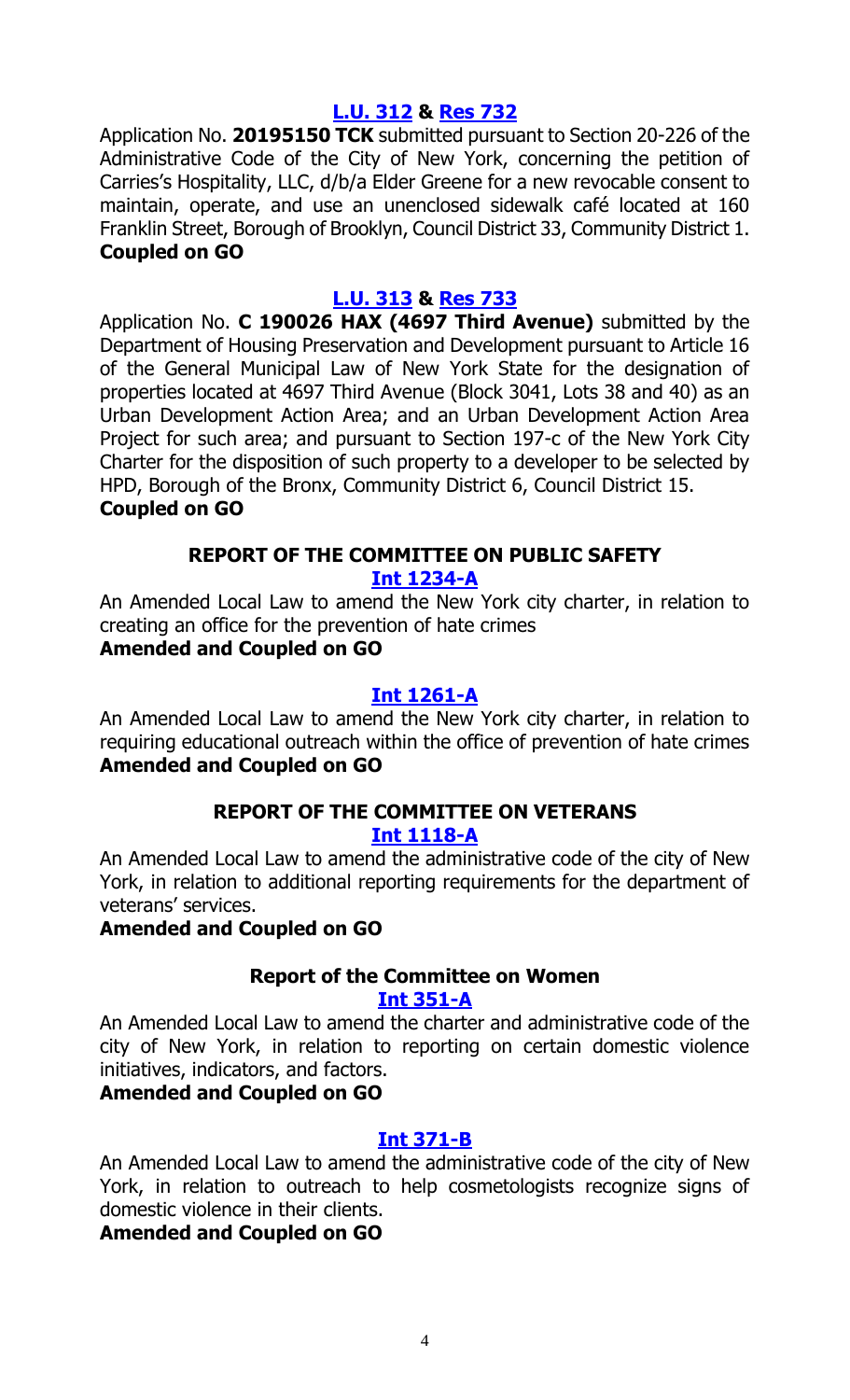# **[Int 542-A](https://legistar.council.nyc.gov/LegislationDetail.aspx?ID=3343998&GUID=8874EFD3-008C-41DA-B94A-A40B788C66DD&Options=&Search=)**

An Amended Local Law to amend the administrative code of the city of New York, in relation to service satisfaction surveys.

# **Amended and Coupled on GO**

# **12. GENERAL ORDER CALENDAR**

**[Int 720](https://legistar.council.nyc.gov/LegislationDetail.aspx?ID=3364140&GUID=4A00AE92-D940-431A-A3C6-0AA406BC41F1&Options=ID|&Search=0720)**

A Local Law to amend the New York city building code, in relation to clarifying the requirements for site safety training providers. **Laid Over**

Commissioner of Deeds **Coupled on GO**

# **COUPLED ON GENERAL ORDER CALENDAR FINANCE**

**[Int 1038-A](https://legistar.council.nyc.gov/LegislationDetail.aspx?ID=3557684&GUID=9A1FF8FF-374B-4EF7-AD8E-0EDE9310C416&Options=&Search=)** - Amending the requirement that a statement of income and expense certified by a certified public accountant be provided.

# **A and GO**

**[Int 1143-A](https://legistar.council.nyc.gov/LegislationDetail.aspx?ID=3704327&GUID=16D8634A-40D2-4029-809D-7CBFCD7E990E&Options=&Search=)** - Installment agreements for the payment of real property taxes, assessments and other charges.

# **A and GO**

**Preconsidered [Res 722](https://legistar.council.nyc.gov/LegislationDetail.aspx?ID=3838658&GUID=A72FCF7E-FDA8-4E9A-A6D6-B6A16617F3EA&Options=&Search=)** - New designation and changes in the designation of certain organizations to receive funding in the Expense Budget. **GO**

**Preconsidered [L.U. 324](https://legistar.council.nyc.gov/LegislationDetail.aspx?ID=3840122&GUID=BBFE13A9-8995-4289-B541-5B1F430B03FD&Options=&Search=) & [Res](https://legistar.council.nyc.gov/LegislationDetail.aspx?ID=3844930&GUID=D23E24FB-5C96-4DBA-9E28-EBAE32AB32E3&Options=&Search=) 728** - 9 Sherman Associates LLC, Block 2174, Lot 8; Manhattan, Community District No. 12, Council District No. 10. **GO**

**Preconsidered [L.U. 325](https://legistar.council.nyc.gov/LegislationDetail.aspx?ID=3840167&GUID=3463F837-2E67-404E-BAF1-CF6ED6106C97&Options=&Search=) & [Res](https://legistar.council.nyc.gov/LegislationDetail.aspx?ID=3844931&GUID=03642B5B-15DE-41D0-9841-56F5A28D82B2&Options=&Search=) 729** - HP Fort George HDFC, Block 2149, Lot 265; Manhattan, Community District No. 12, Council District No. 10. **GO**

# **FOR-HIRE VEHICLES**

**[Int 897-A](https://legistar.council.nyc.gov/LegislationDetail.aspx?ID=3498505&GUID=70DB1544-80FD-4AA6-8593-1C56C7E7607F&Options=&Search=)** - Operation of commuter vans.

**A and GO**

**[Int 1070-A](https://legistar.council.nyc.gov/LegislationDetail.aspx?ID=3597760&GUID=C59F09D7-5E1F-4656-9294-C0326D4EBBA3&Options=&Search=)** - Leasing, rental and conditional purchase of for-hire vehicles. **A and GO**

# **GOVERNMENTAL OPERATIONS**

**[Int 1325-A](https://legistar.council.nyc.gov/LegislationDetail.aspx?ID=3823152&GUID=665DDDF9-0F16-445F-857A-70A6A5BD5068&Options=&Search=)** - Authorizing the creation of legal defense trusts. **A and GO**

# **LAND USE**

**[L.U. 310](https://legistar.council.nyc.gov/LegislationDetail.aspx?ID=3785423&GUID=3F696999-1B45-465B-9EE2-DCA78847F7E2&Options=&Search=) & [Res 730](https://legistar.council.nyc.gov/LegislationDetail.aspx?ID=3841460&GUID=348F2CF1-0E8E-4315-BF10-FEA4CCC9006E&Options=&Search=)** - App. **C 190064 HDM (Waterside Plaza)** Manhattan, Council District 4, Community District 6. **GO**

**[L.U. 311](https://legistar.council.nyc.gov/LegislationDetail.aspx?ID=3785424&GUID=A272FFDD-8BBA-4145-962F-ACA5C354432F&Options=&Search=) & [Res 731](https://legistar.council.nyc.gov/LegislationDetail.aspx?ID=3841461&GUID=46DB9851-9360-4E33-8B5D-EDC97058ED34&Options=&Search=)** - App. **C 190065 HDM (Waterside Plaza)** Manhattan, Council District 4, Community District 6. **GO**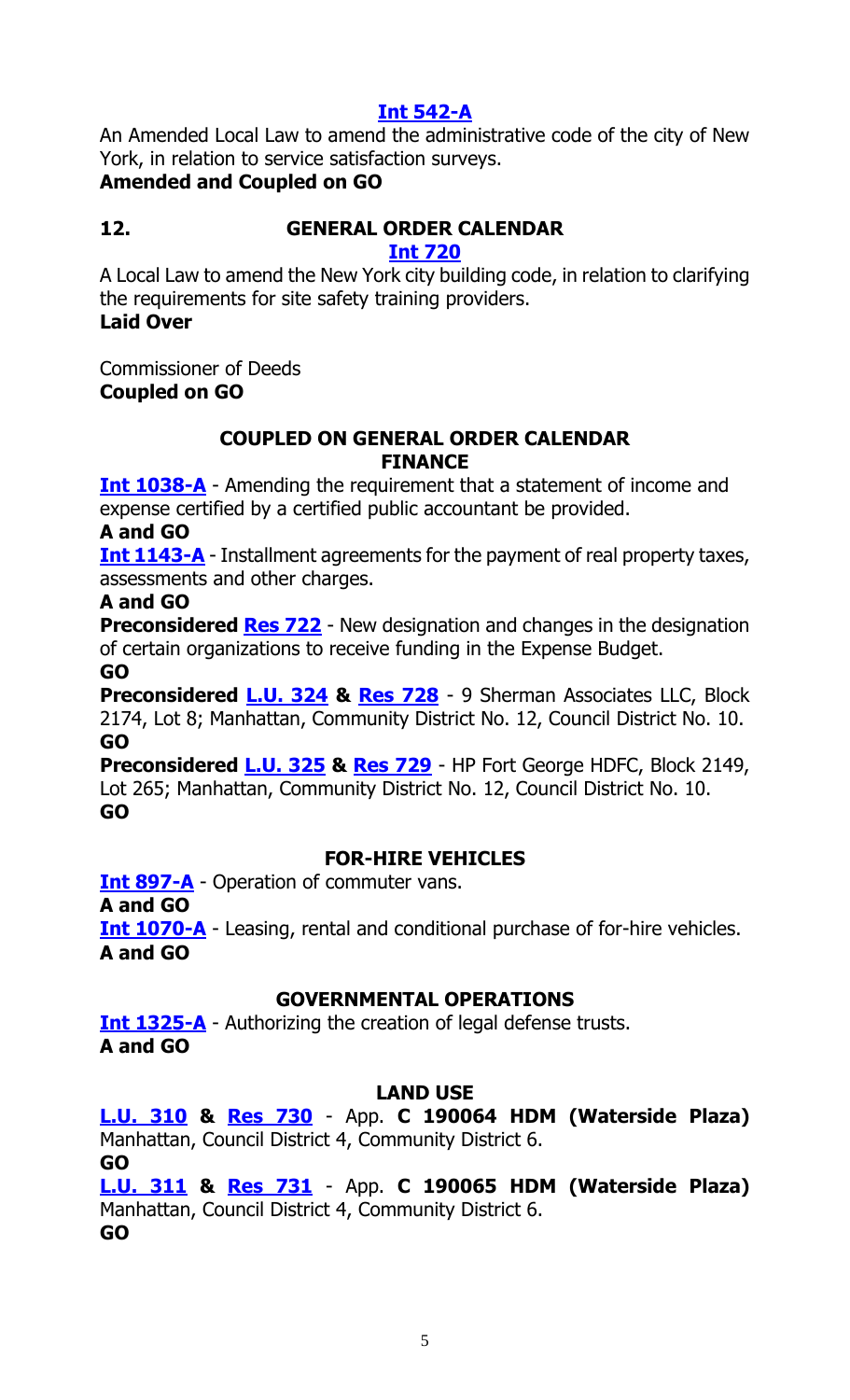**[L.U. 312](https://legistar.council.nyc.gov/LegislationDetail.aspx?ID=3785425&GUID=EFEA8F34-A21A-4B73-A650-9A8BB60D6521&Options=&Search=) & [Res](https://legistar.council.nyc.gov/LegislationDetail.aspx?ID=3841462&GUID=21F93D7B-FF01-4EF0-ABC3-A0FA5FC37C30&Options=&Search=) 732** - App. **20195150 TCK** Brooklyn, Council District 33, Community District 1. **GO [L.U. 313](https://legistar.council.nyc.gov/LegislationDetail.aspx?ID=3829594&GUID=8C8250BA-5F7C-466B-BF28-5F9A6C170136&Options=&Search=) & [Res](https://legistar.council.nyc.gov/LegislationDetail.aspx?ID=3841463&GUID=CF82AB28-4305-494D-876B-18D86678F383&Options=&Search=) 733** - App. **C 190026 HAX (4697 Third Avenue)** Bronx, Community District 6, Council District 15.

**GO**

# **PUBLIC SAFETY**

**[Int 1234-A](https://legistar.council.nyc.gov/LegislationDetail.aspx?ID=3727071&GUID=27A907C6-A393-4FCD-9D21-BFC0C2C63404&Options=&Search=)** - Creating an office for the prevention of hate crimes **A and GO [Int 1261-A](https://legistar.council.nyc.gov/LegislationDetail.aspx?ID=3753838&GUID=EC7D01C8-7232-47C7-94F7-E36AFD9DA86C&Options=&Search=)** - Educational outreach within the office of prevention of hate crimes. **A and GO**

# **VETERANS**

**[Int 1118-A](https://legistar.council.nyc.gov/LegislationDetail.aspx?ID=3686701&GUID=A2650921-31F4-4BE6-891F-EC09C25CA651&Options=&Search=)** - Additional reporting requirements for the department of veterans' services.

**A and GO**

#### **Women**

**[Int 351-A](https://legistar.council.nyc.gov/LegislationDetail.aspx?ID=3332142&GUID=13B15146-5BC4-436E-B4BA-33761ED55F96&Options=&Search=)** - Reporting on certain domestic violence initiatives, indicators, and factors.

#### **A and GO**

**[Int 371-B](https://legistar.council.nyc.gov/LegislationDetail.aspx?ID=3332149&GUID=EEA070C5-378B-4C8A-A759-5F7F49448C1F&Options=&Search=)** - Outreach to help cosmetologists recognize signs of domestic violence in their clients.

#### **A and GO**

**[Int 542-A](https://legistar.council.nyc.gov/LegislationDetail.aspx?ID=3343998&GUID=8874EFD3-008C-41DA-B94A-A40B788C66DD&Options=&Search=)** - Service satisfaction surveys.

**A and GO**

# **GENERAL ORDER CALENDAR**

Commissioner of Deeds **GO**

**Roll Call**

# **13. INTRODUCTION & READING OF BILLS**

**14. DISCUSSION OF RESOLUTIONS**

# **15. RESOLUTIONS**

# **[Res 655](https://legistar.council.nyc.gov/LegislationDetail.aspx?ID=3776466&GUID=265B35B0-376F-4BCB-A5CA-36B0968C997D&Options=ID|&Search=0655)**

Resolution calling upon the Mayor of the City of New York to grant sick leave to all civilian officers and employees of the City of New York seeking treatment for a qualifying World Trade Center condition.

# **Adopted by the Committee on Civil Service and Labor**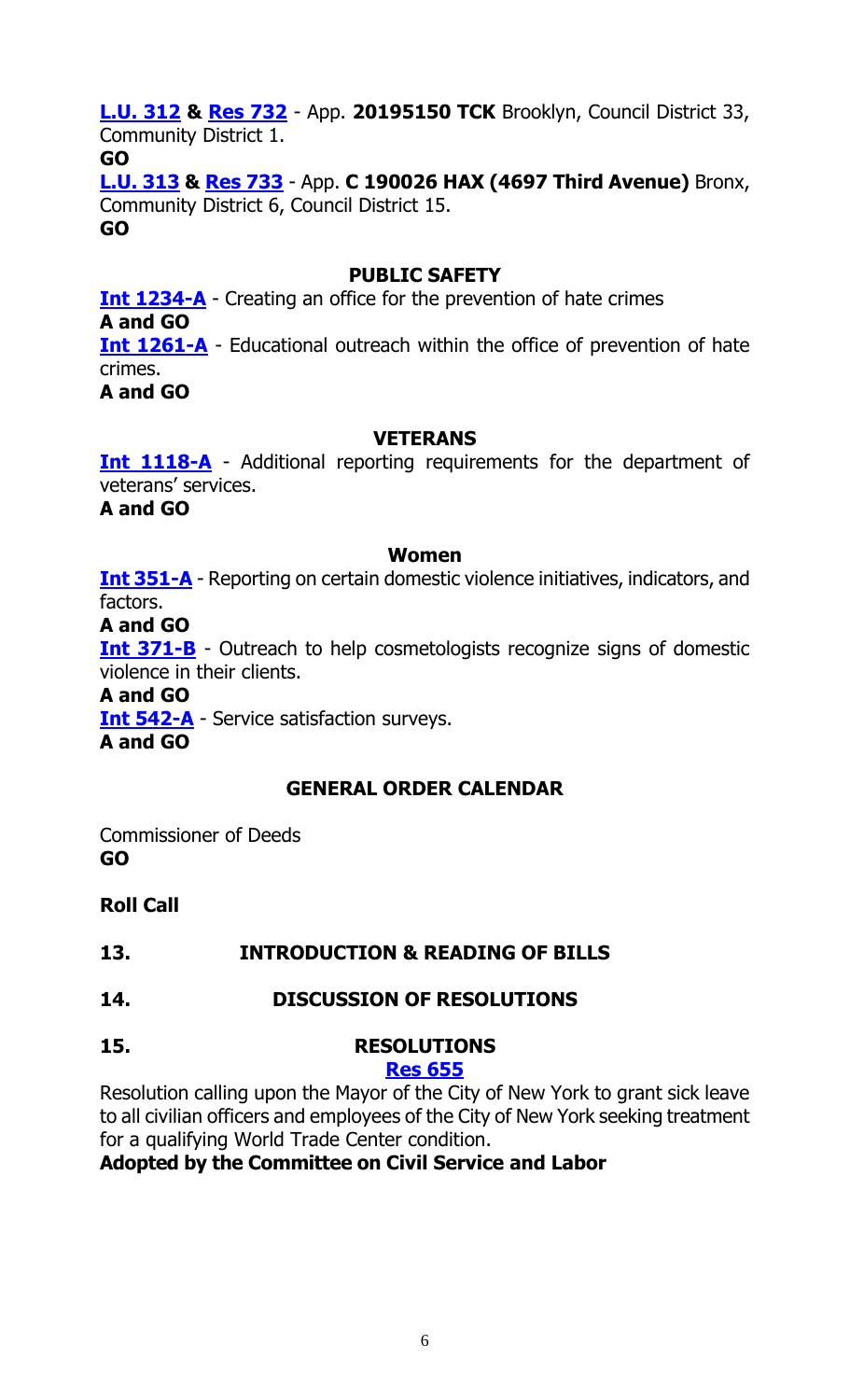# **[Res 673-B](https://legistar.council.nyc.gov/LegislationDetail.aspx?ID=3786080&GUID=B6EDF886-49B4-4F02-91B8-06D90549609D&Options=ID|&Search=0673)**

An Amended Resolution recognizing January 27, 2019 as Holocaust Remembrance Day and the week beginning on January 27, 2019 as a citywide week of Holocaust Education in New York City.

**Amended and Adopted by the Committee on Civil and Human Rights**

# **16. GENERAL DISCUSSION**

**17. EXTENSION OF REMARKS**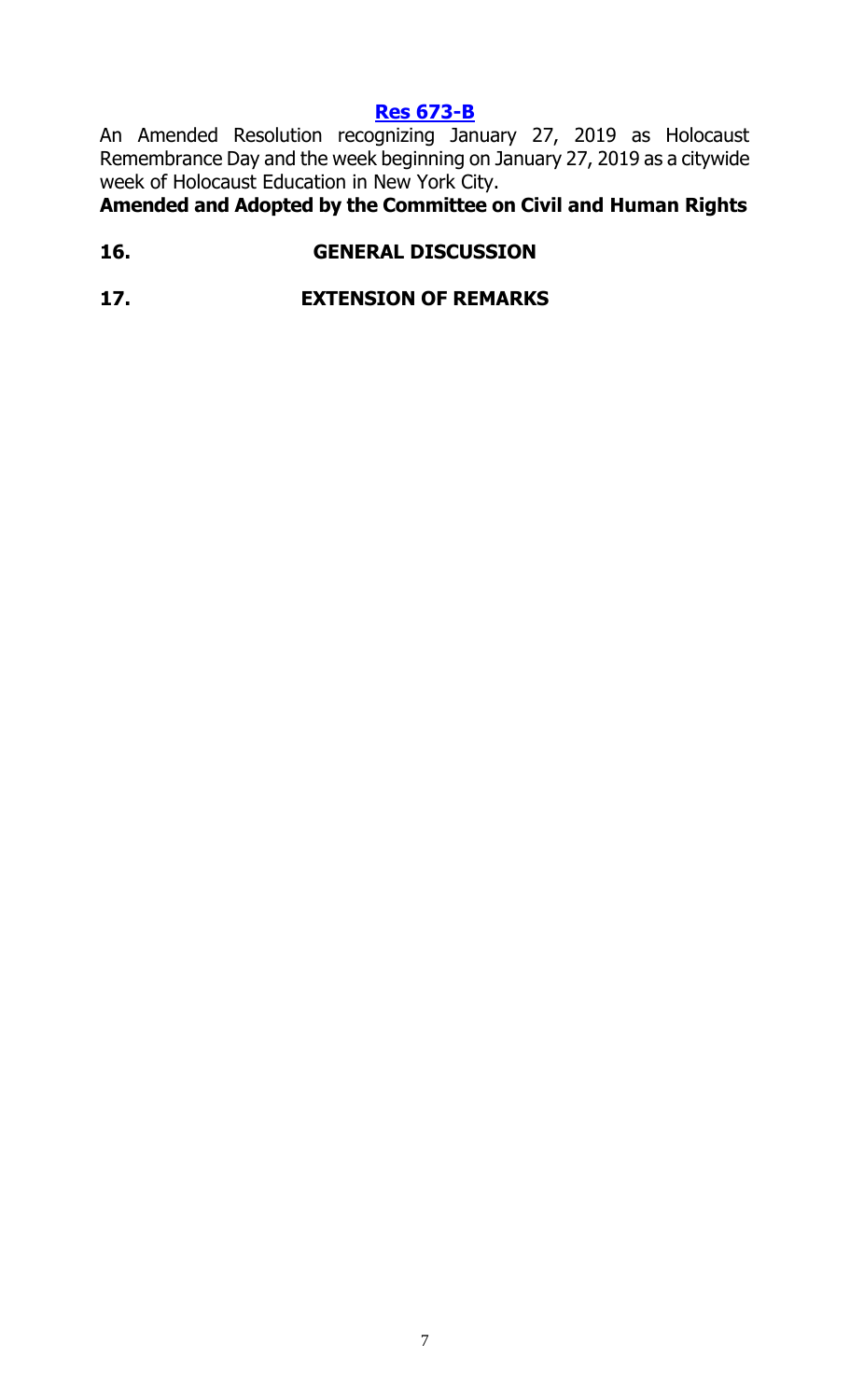# **INTRODUCTION AND READING OF BILLS**

#### **[Int 1332](https://legistar.council.nyc.gov/LegislationDetail.aspx?ID=3840820&GUID=D4B79683-7A7C-491C-89A7-E25B42871858&Options=&Search=)**

By The Speaker (Council Member Johnson):

A Local Law to amend the administrative code of the city of New York, in relation to creating an office of the special handler.

#### **General Welfare**

# **[Int 1333](https://legistar.council.nyc.gov/LegislationDetail.aspx?ID=3840816&GUID=90596DBF-AEC7-47A5-BF3E-EA446EC68C7E&Options=&Search=)**

By Council Members Adams and Levin:

A Local Law to amend the administrative code of the city of New York, in relation to reporting on any use of force incident occurring in a department of social services/human resources administration office.

#### **General Welfare**

#### **[Int 1334](https://legistar.council.nyc.gov/LegislationDetail.aspx?ID=3835709&GUID=425FFFCD-00ED-41D5-99C1-400C8BC8F900&Options=&Search=)**

By Council Member Ampry-Samuel:

A Local Law to amend the New York city charter, in relation to requiring the board of correction to conduct surveys of the correctional system's grievance process.

#### **Criminal Justice**

#### **[Int 1335](https://legistar.council.nyc.gov/LegislationDetail.aspx?ID=3840817&GUID=28F074EC-EA5A-4A7E-A9FF-207D43223E51&Options=&Search=)**

By Council Members Ampry-Samuel and Cumbo:

A Local Law to amend the administrative code of the city of New York, in relation to requiring social workers at department of social services/human resources administration job and SNAP centers.

#### **General Welfare**

#### **[Int 1336](https://legistar.council.nyc.gov/LegislationDetail.aspx?ID=3840819&GUID=1F5CA044-E394-4D60-A0C7-05425F6AD33A&Options=&Search=)**

By Council Members Ampry-Samuel, Cumbo and Williams: A Local Law to amend the administrative code of the city of New York, in relation to de-escalation and trauma-informed training.

#### **General Welfare**

#### **[Int 1337](https://legistar.council.nyc.gov/LegislationDetail.aspx?ID=3840818&GUID=EBD2B11D-A429-4310-93DF-5D58DA9C558C&Options=&Search=)**

By Council Members Ampry-Samuel, Levin and Cumbo: A Local Law to amend the administrative code of the city of New York, in relation to requiring space for children at department of social services/human resources administration job and SNAP centers.

#### **General Welfare**

# **[Int 1338](https://legistar.council.nyc.gov/LegislationDetail.aspx?ID=3844807&GUID=59FFE9E3-DF59-4BE5-BF51-2B44228B3A49&Options=&Search=)**

By Council Member Ayala:

A Local Law to amend the administrative code of the city of New York, in relation to reporting on affordable housing set-asides for tenants with disabilities.

#### **Housing and Buildings**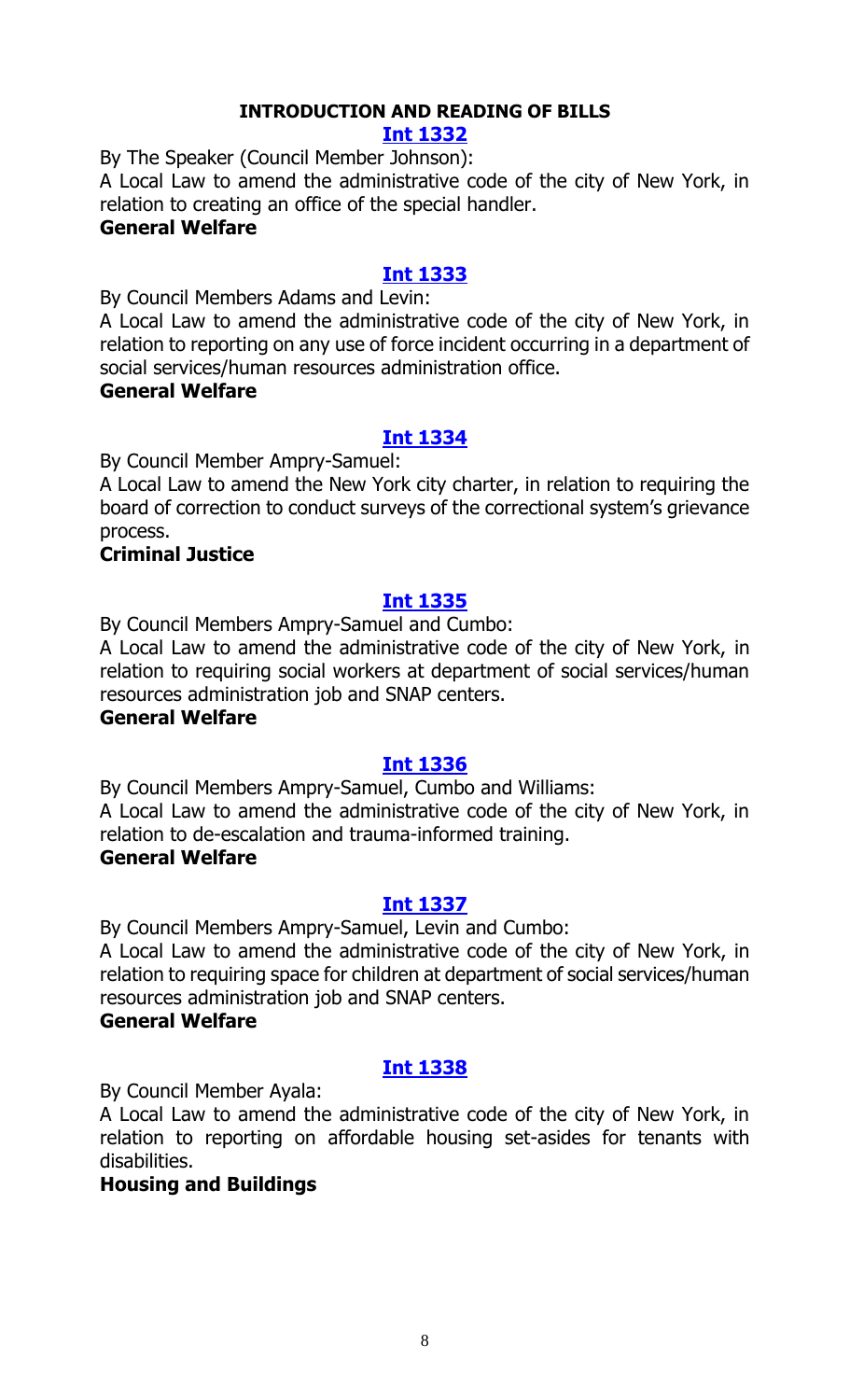By Council Members Ayala and Gibson:

A Local Law to amend the administrative code of the city of New York, in relation to providing information about lawful source of income discrimination to city rental assistance applicants.

#### **General Welfare**

#### **[Int 1340](https://legistar.council.nyc.gov/LegislationDetail.aspx?ID=3835708&GUID=3F7F8FA8-747D-4973-A73A-EB0A979CC074&Options=&Search=)**

By Council Members Ayala, Powers and Rivera:

A Local Law to amend the administrative code of the city of New York, in relation to requiring the department of correction to make the grievance process more efficient.

#### **Criminal Justice**

#### **[Int 1341](https://legistar.council.nyc.gov/LegislationDetail.aspx?ID=3844806&GUID=355E5A56-E689-487C-984B-DCEB226D7D0F&Options=&Search=)**

By Council Member Borelli:

A Local Law to amend the administrative code of the city of New York and the New York city building code, in relation to fire lanes in open parking lots that can store over 100 vehicles.

#### **Housing and Buildings**

#### **[Int 1342](https://legistar.council.nyc.gov/LegislationDetail.aspx?ID=3844808&GUID=11502275-0CE2-4449-9B04-07434FDAF664&Options=&Search=)**

By Council Members Borelli and Ayala:

A Local Law to amend the administrative code of the city of New York, in relation to a report and website posting on Department of Education employees terminated for the abuse of students.

#### **Education**

#### **[Int 1343](https://legistar.council.nyc.gov/LegislationDetail.aspx?ID=3844810&GUID=1D0A51BD-B18F-48B9-8DA7-615F03A03C9B&Options=&Search=)**

By Council Members Borelli, Holden, Brannan, Barron and Yeger: A Local Law to amend the administrative code of the city of New York, in relation to requiring the department of consumer affairs to send documents related to licensing by certified mail.

#### **Consumer Affairs and Business Licensing**

#### **[Int 1344](https://legistar.council.nyc.gov/LegislationDetail.aspx?ID=3844811&GUID=70FDA709-B87E-44AD-9136-2A20B8E207E6&Options=&Search=)**

By Council Members Borelli, Koo, Ayala and Yeger: A Local Law in relation to requiring the department of transportation to study safety measures for outdoor train platforms. **Transportation**

#### **[Int 1345](https://legistar.council.nyc.gov/LegislationDetail.aspx?ID=3844813&GUID=29F2AB73-802D-4200-9F3B-C9A38DB78358&Options=&Search=)**

By Council Member Cabrera:

A Local Law to amend the administrative code of the city of New York, in relation to prohibiting the sale of flavored cigarettes. **Health**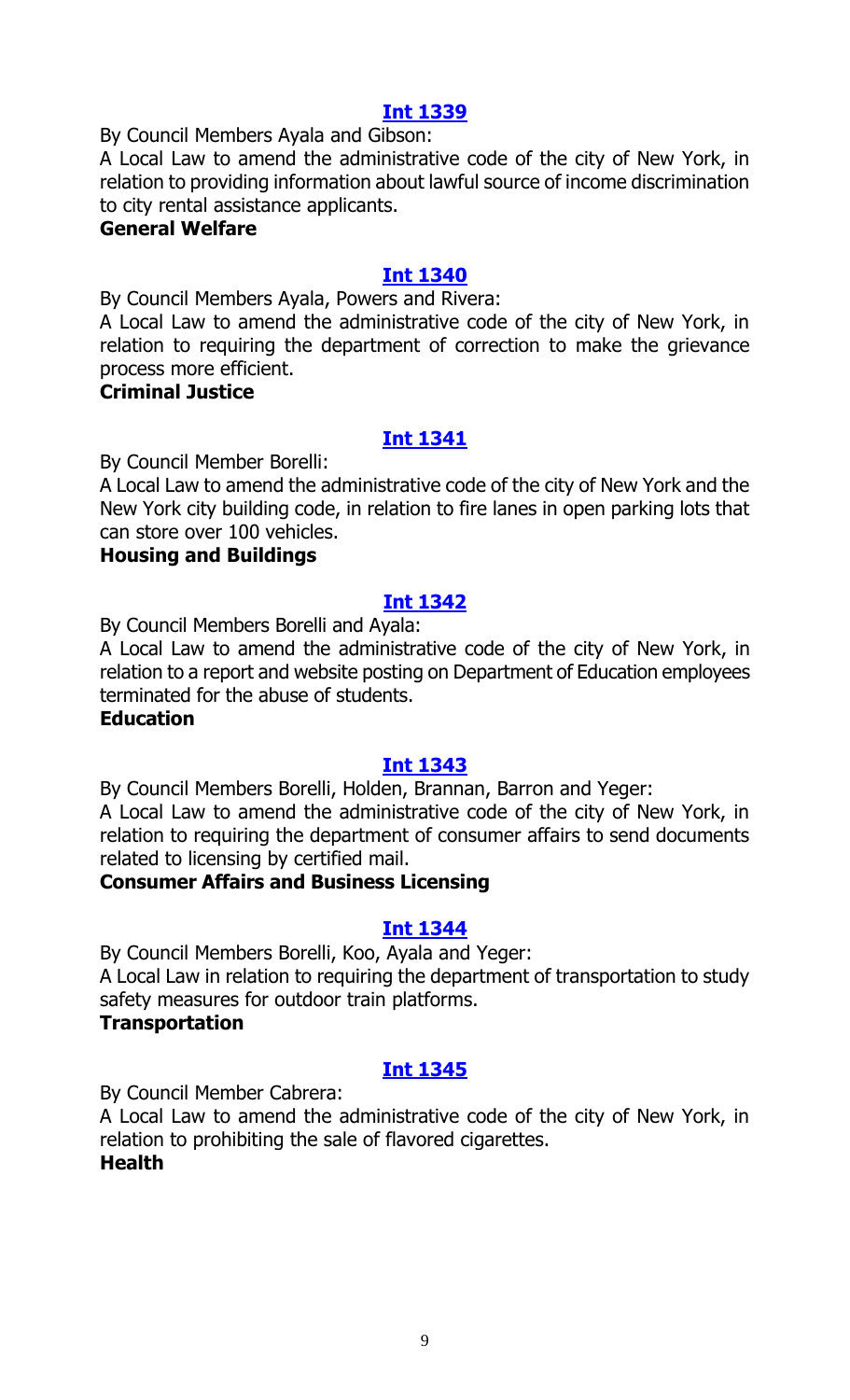#### **[Res 717](https://legistar.council.nyc.gov/LegislationDetail.aspx?ID=3844809&GUID=08FF6E86-1580-423A-92FB-780190B6E1C0&Options=&Search=)**

By Council Member Cabrera:

Resolution calling upon the New York State Legislature to pass and the Governor to sign legislation that eliminates the mortgage recording tax. **Finance**

### **[Res 718](https://legistar.council.nyc.gov/LegislationDetail.aspx?ID=3844816&GUID=CC568A72-08BF-4A0E-8638-B3F0EC8D80FB&Options=&Search=)**

By Council Member Cabrera:

Resolution calling upon the New York State Legislature to pass, and the Governor to sign, S.9149 in relation to falsely reporting an incident as a specified offense for the purpose of hate crimes, also known as the 911 Anti-Discrimination Act.

#### **Public Safety**

# **[Res 719](https://legistar.council.nyc.gov/LegislationDetail.aspx?ID=3844815&GUID=F773BC10-ECA3-4DF6-BBCC-7881E81808AB&Options=&Search=)**

By Council Members Cabrera and King:

Resolution calling on the New York State legislature to pass, and the Governor sign, legislation that would declare Election Day, the Tuesday following the first Monday in November, a state holiday.

#### **Governmental Operations**

#### **[Res 720](https://legistar.council.nyc.gov/LegislationDetail.aspx?ID=3844814&GUID=D05671B5-A4D6-45E4-B6CB-BB412681EF65&Options=&Search=)**

By Council Members Cabrera and King:

Resolution calling on the United States Congress to pass, and the President sign, legislation that would declare Election Day, the Tuesday following the first Monday in November, a national holiday.

#### **Governmental Operations**

#### **[Int 1346](https://legistar.council.nyc.gov/LegislationDetail.aspx?ID=3844835&GUID=75E1727C-F4A6-4849-B196-AE1C5A38C258&Options=&Search=)**

By Council Member Cohen:

A Local Law to amend the administrative code of the city of New York, in relation to the public availability of city planning commission certifications, authorizations or special permits to remove trees in special natural area districts.

#### **Land Use**

# **[Int 1347](https://legistar.council.nyc.gov/LegislationDetail.aspx?ID=3840822&GUID=B28D221A-F09D-4988-9E79-12E4240F6310&Options=&Search=)**

By Council Members Cumbo and Levin:

A Local Law to amend the administrative code of the city of New York, in relation to requiring the department of social services/human resources administration to create a system in which clients may schedule appointments online and over the phone.

# **General Welfare**

# **Preconsidered [Int 1348](https://legistar.council.nyc.gov/LegislationDetail.aspx?ID=3834156&GUID=A0ABDDA5-0868-45CD-A8C4-64E9B99013A0&Options=&Search=)**

By Council Members Cumbo, Treyger, Lander and Cohen:

A Local Law to amend the administrative code of the city of New York, in relation to requiring the department of education to report information regarding sexual health education.

#### **Education**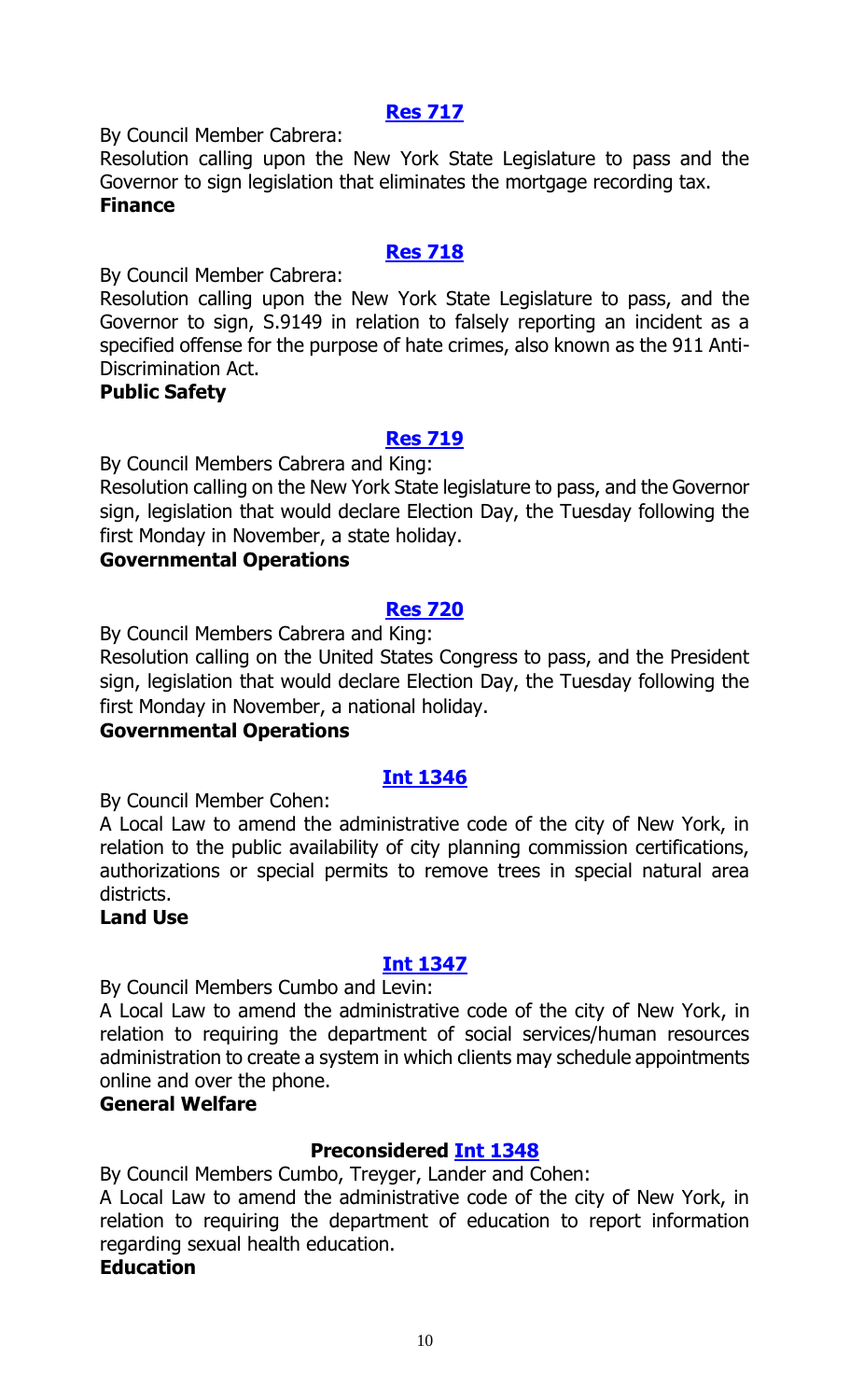#### **[Res 721](https://legistar.council.nyc.gov/LegislationDetail.aspx?ID=3840851&GUID=CC2E7BA9-CB2E-43B5-B1EE-9AF9D831E402&Options=&Search=)**

By Council Member Cumbo:

Resolution calling on the State Legislature to pass and the Governor to sign legislation that would provide a grace period before terminating public assistance or Supplemental Nutrition Assistance Program (SNAP) benefits due to a change in income and/or employment to allow time to contest the termination of benefits or prepare for the termination.

#### **General Welfare**

# **[Int 1349](https://legistar.council.nyc.gov/LegislationDetail.aspx?ID=3844837&GUID=F33CCA96-2836-4B2C-9D6B-C6E86387787B&Options=&Search=)**

By Council Member Dromm:

A Local Law to amend the administrative code of the city of New York, in relation to requiring the police department to implement child sensitive arrest policies.

#### **Public Safety**

#### **Preconsidered [Res 722](https://legistar.council.nyc.gov/LegislationDetail.aspx?ID=3838658&GUID=A72FCF7E-FDA8-4E9A-A6D6-B6A16617F3EA&Options=&Search=)**

By Council Member Dromm:

Resolution approving the new designation and changes in the designation of certain organizations to receive funding in the Expense Budget. **Finance**

#### **[Int 1350](https://legistar.council.nyc.gov/LegislationDetail.aspx?ID=3840815&GUID=7CE8F252-9389-4563-BA43-456489ED1905&Options=&Search=)**

By Council Member Gibson:

A Local Law in relation to implementation of a plan based on findings of the audit of department of social services/human resources administration job and SNAP.

#### **General Welfare**

#### **[Int 1351](https://legistar.council.nyc.gov/LegislationDetail.aspx?ID=3844829&GUID=E463A6C2-213D-4AB4-BAAF-25FF1C69094D&Options=&Search=)**

By Council Members Gjonaj, Rivera, Holden, King, Cabrera, Cumbo and Cohen: A Local Law in relation to information about health care services. **Hospitals**

#### **[Int 1352](https://legistar.council.nyc.gov/LegislationDetail.aspx?ID=3844831&GUID=00CA4FF8-1A82-461D-9457-6832B42776EB&Options=&Search=)**

By Council Members Gjonaj, Rivera, Holden, King, Cabrera, Cumbo and Cohen: A Local Law in relation to a study by the department of health and mental hygiene on the causes of rising wait times in emergency rooms. **Hospitals**

#### **[Res 723](https://legistar.council.nyc.gov/LegislationDetail.aspx?ID=3844830&GUID=75E7294C-C9E5-4699-B819-88C04F9FC3C5&Options=&Search=)**

By Council Members Gjonaj, Rivera, Holden, King, Cabrera and Cohen: Resolution calling on the New York State Legislature to pass, and the Governor to sign, legislation requiring hospital emergency departments to improve their services to better inform patients of their potential wait time and other care options.

**Hospitals**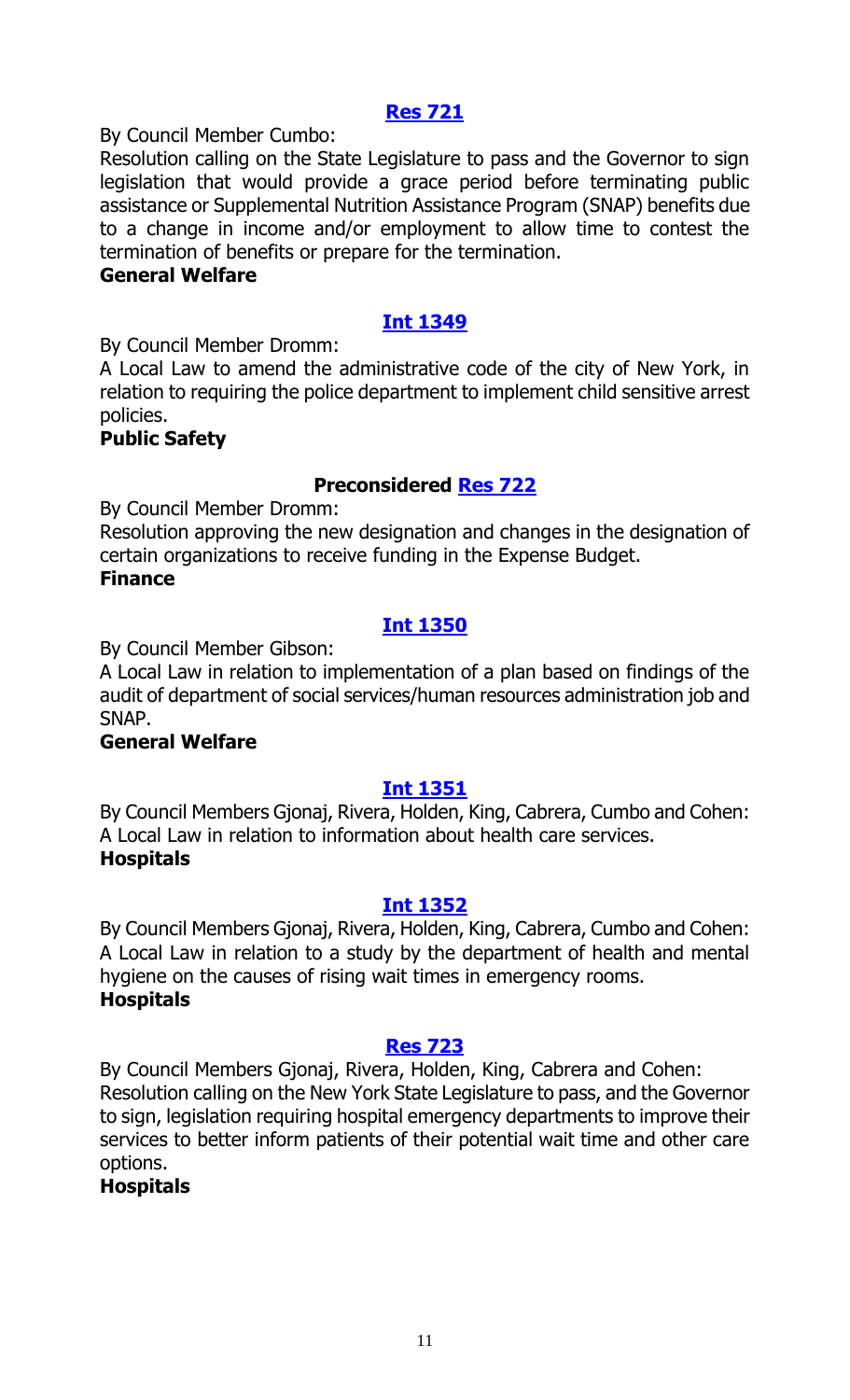By Council Members Kallos, Adams, Chin and Ampry-Samuel: A Local Law to amend the administrative code of the city of New York, in relation to sidewalk shed inspections.

# **Housing and Buildings**

#### **[Int 1354](https://legistar.council.nyc.gov/LegislationDetail.aspx?ID=3844833&GUID=FA95BD5C-2008-4CE2-8EEA-F5775552EF56&Options=&Search=)**

By Council Members Holden, Koo, Ulrich, Yeger, Borelli, Deutsch and Vallone: A Local Law to amend the administrative code of the city of New York, in relation to requiring certain spillage prevention equipment on concrete mixer trucks and volumetric concrete mixers.

#### **Transportation**

# **[Int 1355](https://legistar.council.nyc.gov/LegislationDetail.aspx?ID=3844832&GUID=324B5FAB-EF7F-4890-AD84-C71949732BCA&Options=&Search=)**

By Council Members Holden, Ulrich, Yeger, Gjonaj and Deutsch: A Local Law to amend the administrative code of the city of New York, in relation to requiring the police department to inform car accident victims on the directed accident response program.

#### **Public Safety**

#### **[Int 1356](https://legistar.council.nyc.gov/LegislationDetail.aspx?ID=3844834&GUID=B52AC2BB-7339-476F-85DA-8FE40BD67362&Options=&Search=)**

By Council Members Holden, Ulrich, Yeger, Gjonaj and Deutsch: A Local Law to amend the administrative code of the city of New York, in relation to reports of illegal towing to 311.

#### **Technology**

#### **[Int 1357](https://legistar.council.nyc.gov/LegislationDetail.aspx?ID=3844827&GUID=8E7C6407-0018-47F7-A717-D552B2D64647&Options=&Search=)**

By Council Members Kallos and Miller:

A Local Law to amend the administrative code of the city of New York, in relation to training and transparency requirements for certain projects receiving city financial assistance.

#### **Housing and Buildings**

# **[Int 1358](https://legistar.council.nyc.gov/LegislationDetail.aspx?ID=3844836&GUID=26D8ADC0-A657-41BB-A967-45D780383964&Options=&Search=)**

By Council Member Levin:

A Local Law to amend the administrative code of the city of New York, in relation to information about the use of psychiatric medication for youth in foster care

# **General Welfare**

#### **[Int 1359](https://legistar.council.nyc.gov/LegislationDetail.aspx?ID=3840821&GUID=50640DFF-B32E-49DA-93D1-5C63B52832DD&Options=&Search=)**

By Council Member Levin:

A Local Law to amend the administrative code of the city of New York, in relation to requiring the department of social services/human resources administration to report on termination of public assistance and reapplication. **General Welfare**

# **[Int 1360](https://legistar.council.nyc.gov/LegislationDetail.aspx?ID=3844838&GUID=5A3CB60D-2406-4C4C-8943-485940FDF35D&Options=&Search=)**

By Council Member Levine:

A Local Law in relation to a moratorium on annual taxi licensing fees. **For-Hire Vehicles**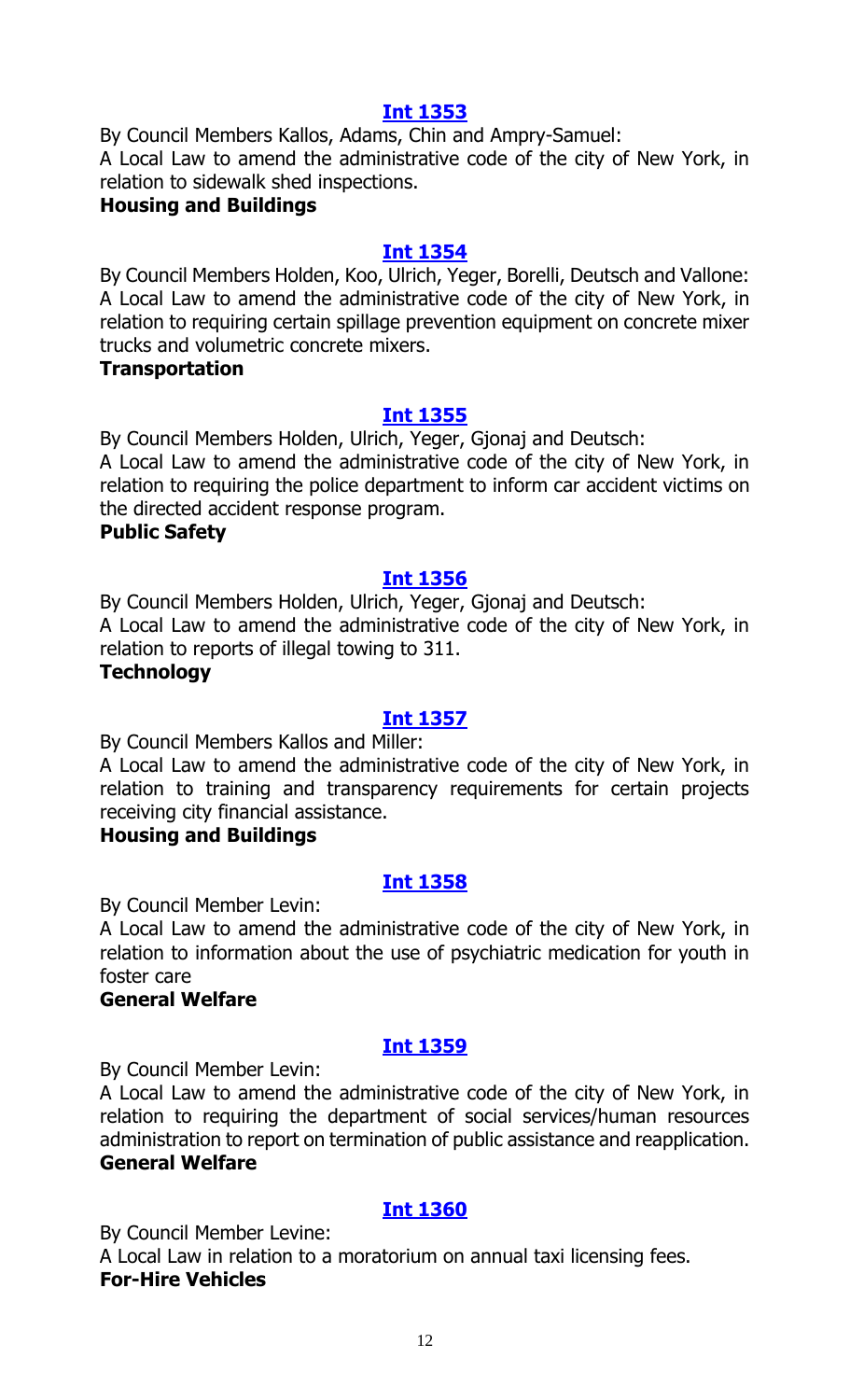By Council Member Levine:

A Local Law in relation to requiring the department of health and mental hygiene to report on the occurrence of diabetes and diabetes-related health problems and develop a plan to reduce diabetes-related health problems. **Health**

# **[Int 1362](https://legistar.council.nyc.gov/LegislationDetail.aspx?ID=3844851&GUID=197102F3-0749-4E4D-A34F-469C8F5DE84C&Options=&Search=)**

By Council Members Levine and Cohen:

A Local Law to amend the administrative code of the city of New York, in relation to prohibiting the sale of flavored electronic cigarettes. **Health**

#### **[Int 1363](https://legistar.council.nyc.gov/LegislationDetail.aspx?ID=3844844&GUID=A7DB02A5-5012-4C8B-99CD-A83F09092518&Options=&Search=)**

By Council Member Moya:

A Local Law to amend the administrative code of the city of New York, in relation to prohibiting the provision of probation services by for-profit companies.

# **Criminal Justice**

# **[Int 1364](https://legistar.council.nyc.gov/LegislationDetail.aspx?ID=3844847&GUID=498AFCFC-CBFD-46E1-961F-DB48AB9C23A3&Options=&Search=)**

By Council Member Moya:

A Local Law to amend the administrative code of the city of New York, in relation to increasing oversight of certified asbestos investigators.

#### **Environmental Protection**

# **[Int 1365](https://legistar.council.nyc.gov/LegislationDetail.aspx?ID=3844853&GUID=963D348F-AC9E-4116-9BDF-507A5C76C0F7&Options=&Search=)**

By Council Member Moya:

A Local Law to amend the administrative code of the city of New York, in relation to required notice for maintenance of a civil action against the city for damages or injuries sustained in consequence from unsafe conditions on streets, sidewalks or similar public spaces.

#### **Governmental Operations**

#### **[Int 1366](https://legistar.council.nyc.gov/LegislationDetail.aspx?ID=3844852&GUID=A2C40339-64F3-46E2-98DB-CB53D9BD6217&Options=&Search=)**

By Council Member Moya:

A Local Law to amend the administrative code of the city of New York, in relation to requiring certain insurance filings with the department of buildings. **Housing and Buildings**

#### **[Int 1367](https://legistar.council.nyc.gov/LegislationDetail.aspx?ID=3844846&GUID=D79AC0B7-F185-4C25-9BD6-210D7559B54F&Options=&Search=)**

By Council Member Moya:

A Local Law to amend the administrative code of the city of New York, in relation to assessing organizations and individuals who have been issued permits for the use of athletic fields and courts under the jurisdiction of the parks department.

### **Parks and Recreation**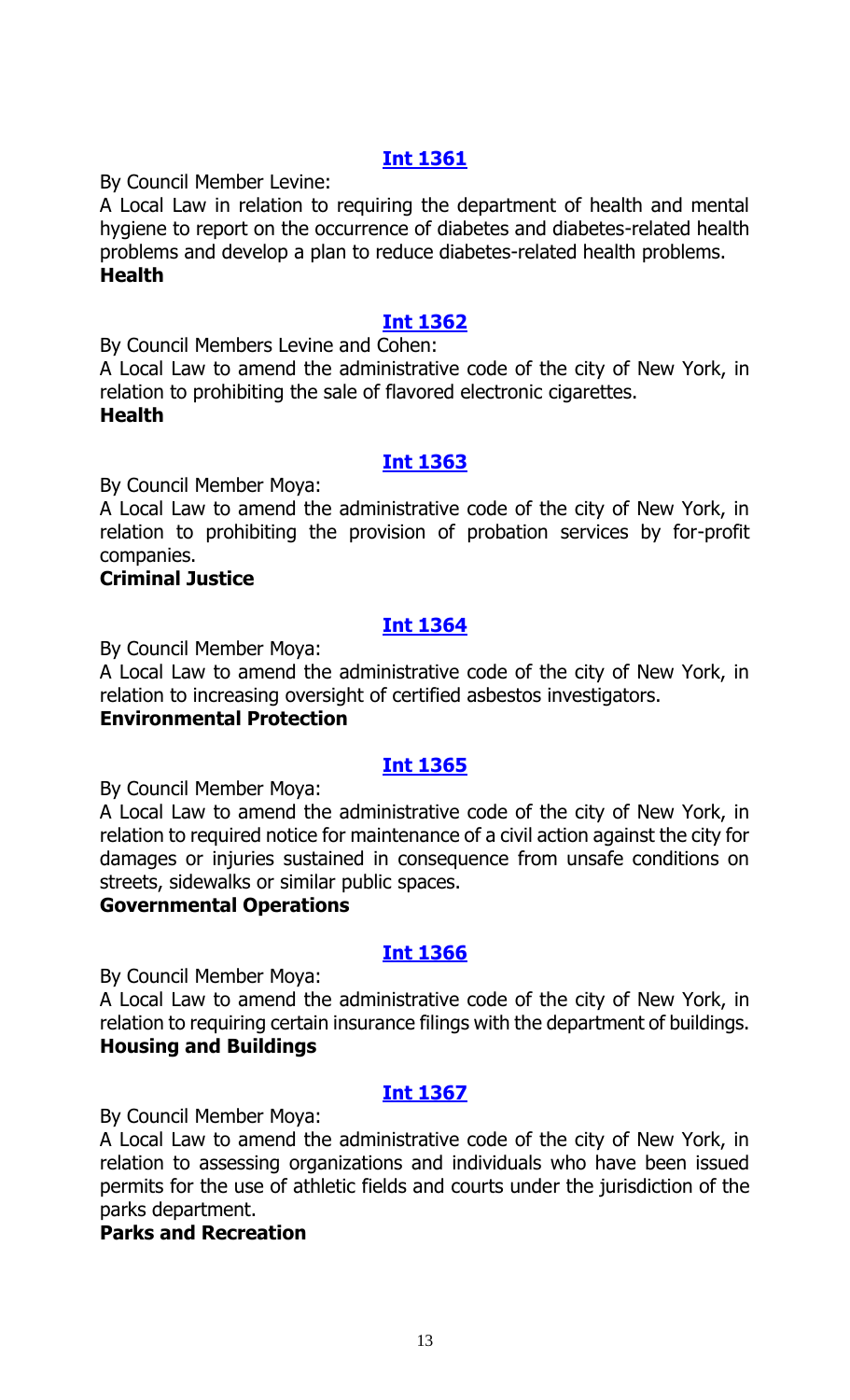By Council Member Moya:

A Local Law to amend the administrative code of the city of New York, in relation to providing information to private sanitation employees.

# **Sanitation and Solid Waste Management**

### **[Int 1369](https://legistar.council.nyc.gov/LegislationDetail.aspx?ID=3844850&GUID=4A9CC43E-742A-49D9-A520-F39512D2EFB0&Options=&Search=)**

By Council Member Moya:

A Local Law to amend the administrative code of the city of New York, in relation to limiting the amount of sidewalk area that private property owners are responsible for maintaining.

#### **Transportation**

# **[Res 724](https://legistar.council.nyc.gov/LegislationDetail.aspx?ID=3844849&GUID=75358B9C-E75F-4F92-8863-B23655B84321&Options=&Search=)**

By Council Member Moya:

Resolution calling on the New York State Legislature to pass, and the Governor to sign, S.9154, to end the major capital improvement program, create the guaranteed habitability protections program, create a guaranteed habitability protections tax credit and end rent increases for major capital improvements. **Housing and Buildings**

# **[Int 1370](https://legistar.council.nyc.gov/LegislationDetail.aspx?ID=3835707&GUID=29610724-80CA-4269-AB74-49F2BD63D2F7&Options=&Search=)**

By Council Member Powers:

A Local Law to amend the administrative code of the city of New York, in relation to 311 complaints made by incarcerated individuals and informing incarcerated individuals of the protections against retaliation for filing a grievance.

#### **Criminal Justice**

# **[Int 1371](https://legistar.council.nyc.gov/LegislationDetail.aspx?ID=3844845&GUID=CC94328E-FB47-48DD-8D77-98233EFC6DC9&Options=&Search=)**

By Council Member Powers:

A Local Law to amend the administrative code of the city of New York, in relation to the small business tax credit against the commercial rent tax. **Finance**

#### **[Int 1372](https://legistar.council.nyc.gov/LegislationDetail.aspx?ID=3844862&GUID=8752F793-34B4-4F86-B79A-DB94514581F2&Options=&Search=)**

By Council Member Powers:

A Local Law to amend the administrative code of the city of New York, in relation to an exemption from the commercial rent tax. **Finance**

# **[Int 1373](https://legistar.council.nyc.gov/LegislationDetail.aspx?ID=3836036&GUID=5FA459C3-156F-4892-B654-7D081C204FF8&Options=&Search=)**

By Council Member Reynoso:

A Local Law to amend the administrative code of the city of New York, in relation to referral of labor and wage violations.

**Sanitation and Solid Waste Management**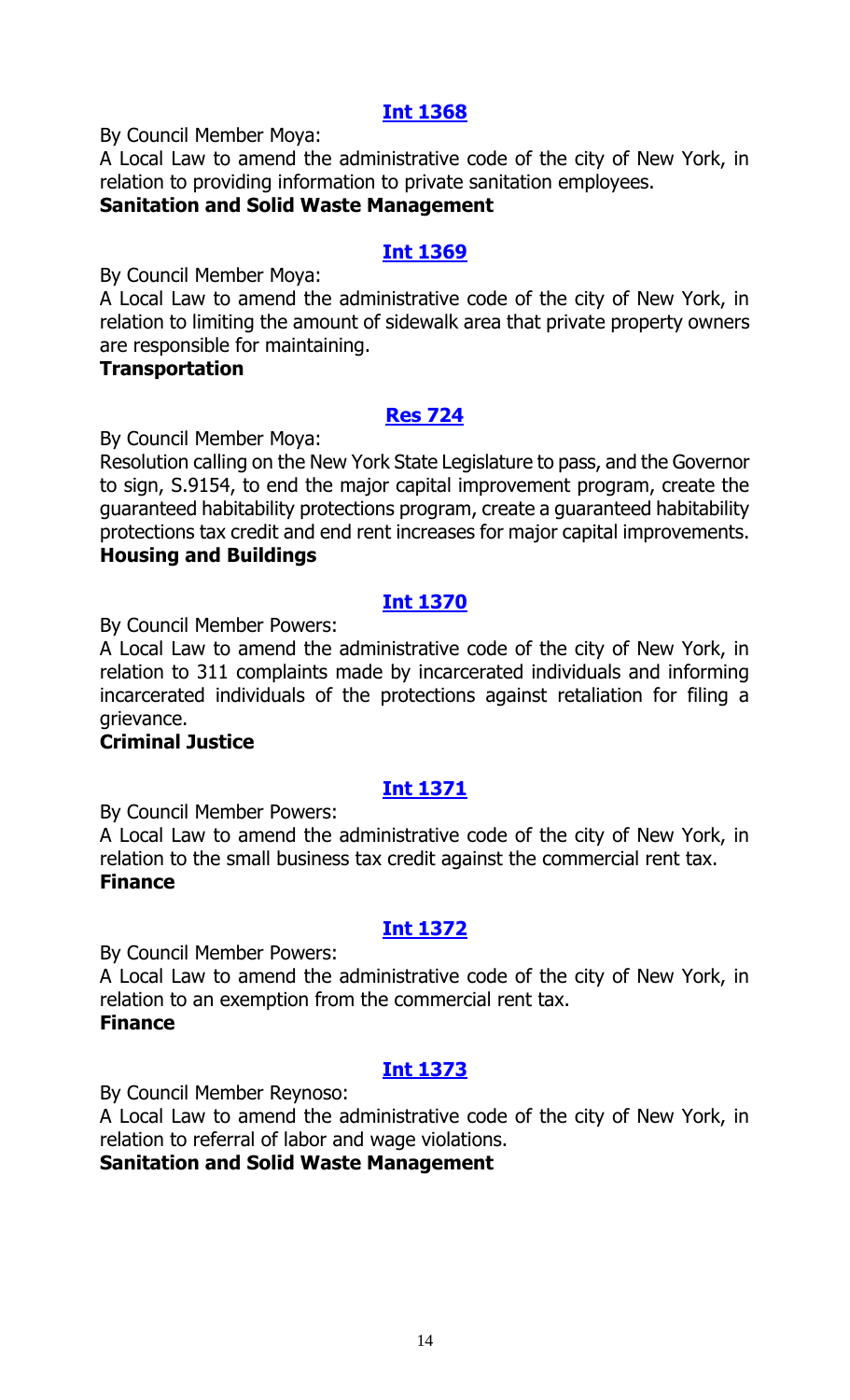By Council Member Richards:

A Local Law to amend the administrative code of the city of New York, in relation to mandating a yearly report on the automated meter reading program.

# **Environmental Protection**

# **[Int 1375](https://legistar.council.nyc.gov/LegislationDetail.aspx?ID=3844868&GUID=4700AEAE-8EAB-45D2-841B-DF689339D8E7&Options=&Search=)**

By Council Member Richards:

A Local Law to amend the administrative code of the city of New York, in relation to requiring creation of a database of subsurface conditions to support better engineering of geothermal heat pumps.

#### **Environmental Protection**

# **[Int 1376](https://legistar.council.nyc.gov/LegislationDetail.aspx?ID=3844869&GUID=8849DC0A-A3F7-46D0-BCED-A599B0B20273&Options=&Search=)**

By Council Member Richards:

A Local Law to amend the administrative code of the city of New York, in relation to use of quieter jackhammers and drills.

### **Environmental Protection**

#### **[Int 1377](https://legistar.council.nyc.gov/LegislationDetail.aspx?ID=3840853&GUID=41B9E307-18A0-437C-B78B-120B1B3CC5DF&Options=&Search=)**

By Council Member Richards:

A Local Law to amend the administrative code of the city of New York, in relation to client satisfaction surveys at department of social services/human resources administration job and SNAP centers.

#### **General Welfare**

# **[Int 1378](https://legistar.council.nyc.gov/LegislationDetail.aspx?ID=3844860&GUID=A91556AB-4F62-4902-A808-0FEE9B46F16D&Options=&Search=)**

By Council Member Rivera:

A Local Law to amend the administrative code of the city of New York, in relation to banning the sale of certain poultry products that are the result of force-feeding birds.

#### **Health**

# **[Int 1379](https://legistar.council.nyc.gov/LegislationDetail.aspx?ID=3844858&GUID=FFF1B605-D3E8-4875-B056-FAB617A96A17&Options=&Search=)**

By Council Member Rosenthal:

A Local Law to amend the administrative code of the city of New York, in relation to requiring a minority and women-owned business enterprise consultant for city projects with budgets in excess of ten million dollars. **Contracts**

#### **[Int 1380](https://legistar.council.nyc.gov/LegislationDetail.aspx?ID=3844861&GUID=92B9E59A-59D9-485F-84F5-25C283E8F24E&Options=&Search=)**

By Council Member Rosenthal:

A Local Law to amend the administrative code of the city of New York, in relation to requiring the department of education to annually report on claims for payment for tuition or services.

#### **Education**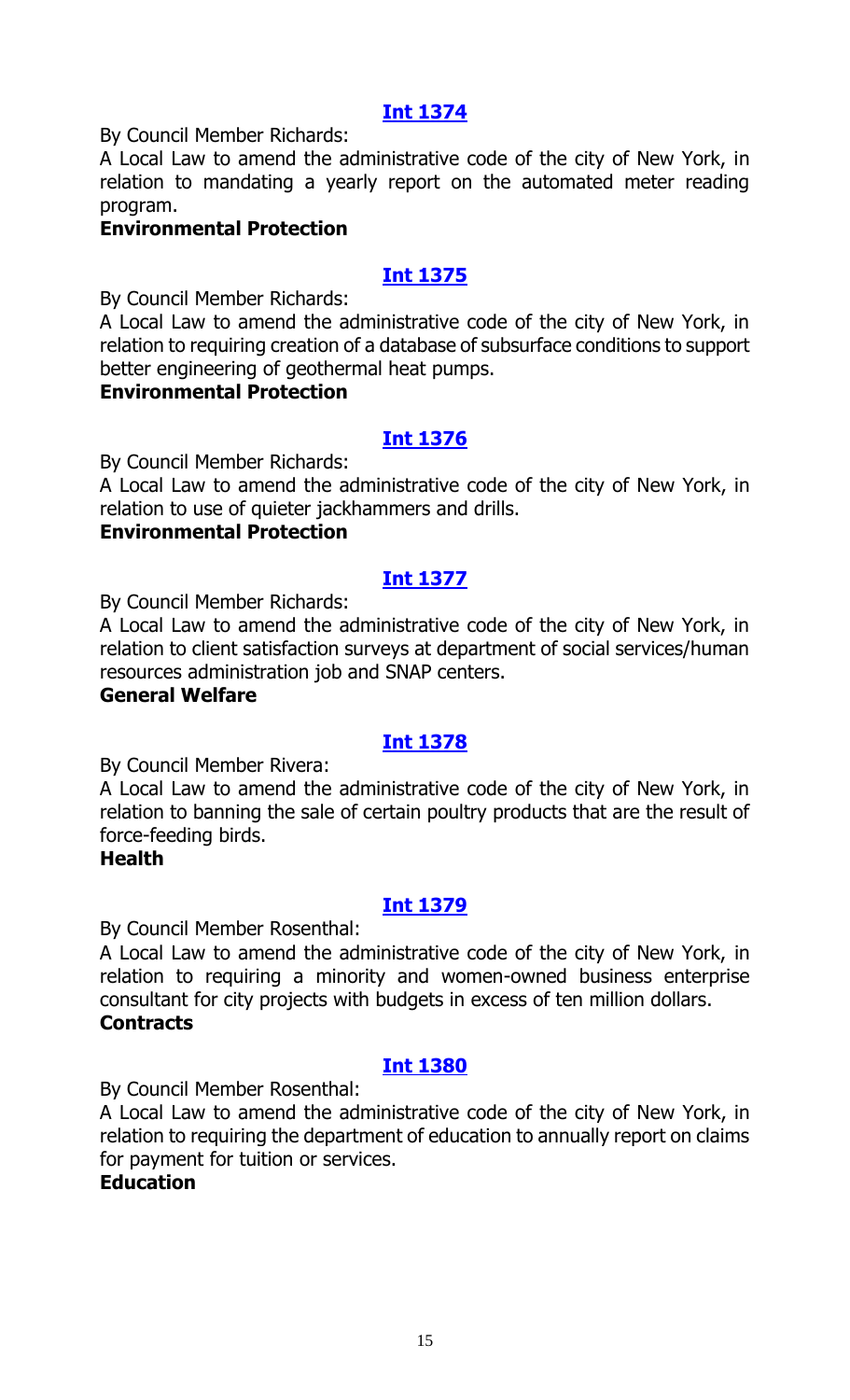By Council Member Rosenthal:

A Local Law to amend the administrative code of the city of New York, in relation to prohibiting street vending activities on Columbus Avenue in Manhattan.

#### **Health**

# **[Int 1382](https://legistar.council.nyc.gov/LegislationDetail.aspx?ID=3840852&GUID=159A8F38-2CDE-4B8E-9E5D-502F11FC211C&Options=&Search=)**

By Council Members Rosenthal and Levin: A Local Law in relation to auditing department of social services/human

resources administration job and SNAP centers.

#### **General Welfare**

#### **[Res 725](https://legistar.council.nyc.gov/LegislationDetail.aspx?ID=3844857&GUID=74FE37EF-FE12-4BD5-9797-6ECC61162D6A&Options=&Search=)**

By Council Member Rosenthal:

Resolution raising the small purchase limit for goods, services, construction and construction-related services to two hundred thousand dollars upon adoption of a concurrent rule amendment by the Procurement Policy Board. **Contracts**

#### **[Int 1383](https://legistar.council.nyc.gov/LegislationDetail.aspx?ID=3844867&GUID=091F6C54-DB66-48BD-9EFF-802A69DA56F6&Options=&Search=)**

By Council Member Salamanca:

A Local Law to amend the administrative code of the city of New York, in relation to extending the Council review period for third party transfer of property.

#### **Finance**

# **[Int 1384](https://legistar.council.nyc.gov/LegislationDetail.aspx?ID=3844864&GUID=BC67B9B7-6E9B-4CC3-B6C6-30F903778907&Options=&Search=)**

By Council Member Salamanca:

A Local Law to amend the administrative code of the city of New York, in relation to posting signs notifying the public of bacteria discovered in water tanks.

#### **Health**

#### **[Int 1385](https://legistar.council.nyc.gov/LegislationDetail.aspx?ID=3844865&GUID=B9390DBB-58C3-46CD-B0CC-9924BF7101C4&Options=&Search=)**

By Council Member Salamanca:

A Local Law to amend the administrative code of the city of New York, in relation to posting signs notifying the public of microbes discovered in cooling towers.

#### **Health**

#### **[Int 1386](https://legistar.council.nyc.gov/LegislationDetail.aspx?ID=3844863&GUID=17CB8497-21B1-4907-95B7-944F71CC9C72&Options=&Search=)**

By Council Member Salamanca:

A Local Law to amend the administrative code of the city of New York, in relation to posting contact information for workforce career centers at city development projects.

#### **Small Business**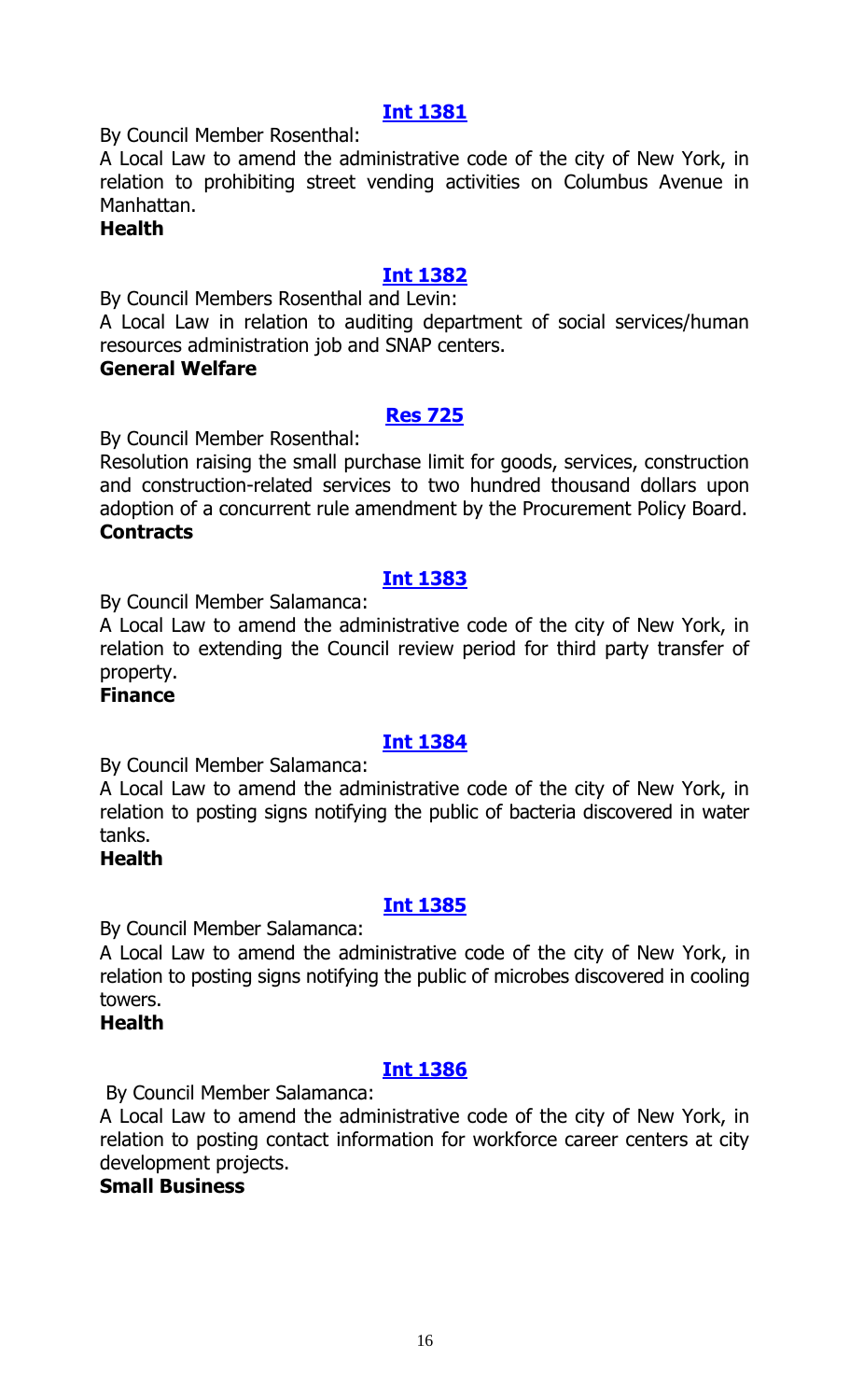By Council Member Salamanca:

A Local Law to amend the administrative code of the city of New York, in relation to requiring luxury limousine services to provide proof of vehicle safety inspections at the time of contract.

#### **Transportation**

# **[Int 1388](https://legistar.council.nyc.gov/LegislationDetail.aspx?ID=3844873&GUID=18EB1072-9782-4D2F-9118-34BAA68E2550&Options=&Search=)**

By Council Members Torres and Koo:

A Local Law to amend the administrative code of the city of New York, in relation to reporting on discounted internet service program utilization rates and improving outreach to eligible households.

#### **Technology**

# **[Res 726](https://legistar.council.nyc.gov/LegislationDetail.aspx?ID=3844872&GUID=3F7948C8-109C-42EA-82EA-D13E79814D51&Options=&Search=)**

By Council Member Ulrich:

Resolution calling on the State Legislature to pass and the Governor to sign A.10608, also known as the 'Save Our Waters' Act, which would prohibit offshore oil and gas drilling and exploration activities.

#### **Environmental Protection**

#### **[Int 1389](https://legistar.council.nyc.gov/LegislationDetail.aspx?ID=3840854&GUID=6A084E1A-DDFD-44ED-A59B-2B47F35DC3BE&Options=&Search=)**

By Council Member Williams:

A Local Law to amend the administrative code of the city of New York, in relation to requiring the department of social services/human resources administration to report on termination of public assistance.

#### **General Welfare**

# **[Int 1390](https://legistar.council.nyc.gov/LegislationDetail.aspx?ID=3844875&GUID=7AD813A1-AA45-499C-8F01-0A44DA6A7C10&Options=&Search=)**

By Council Member Williams:

A Local Law to amend the administrative code of the City of New York, in relation to requiring police officers to treat breathing difficulties as medical emergencies.

#### **Public Safety**

#### **[Res 727](https://legistar.council.nyc.gov/LegislationDetail.aspx?ID=3844874&GUID=461FD11B-F418-4823-ADBD-CCC461B8B02A&Options=&Search=)**

By Council Member Williams:

Resolution calling on the State to implement a uniform statewide policy for New York law enforcement officers that requires officers to treat breathing difficulties as medical emergencies, and departments to conduct training concerning that policy.

#### **Public Safety**

# **Preconsidered [L.U. 324](https://legistar.council.nyc.gov/LegislationDetail.aspx?ID=3840122&GUID=BBFE13A9-8995-4289-B541-5B1F430B03FD&Options=&Search=)**

By Council Member Dromm: 9 Sherman Associates LLC, Block 2174, Lot 8; Manhattan, Community District No. 12, Council District No. 10. **Finance**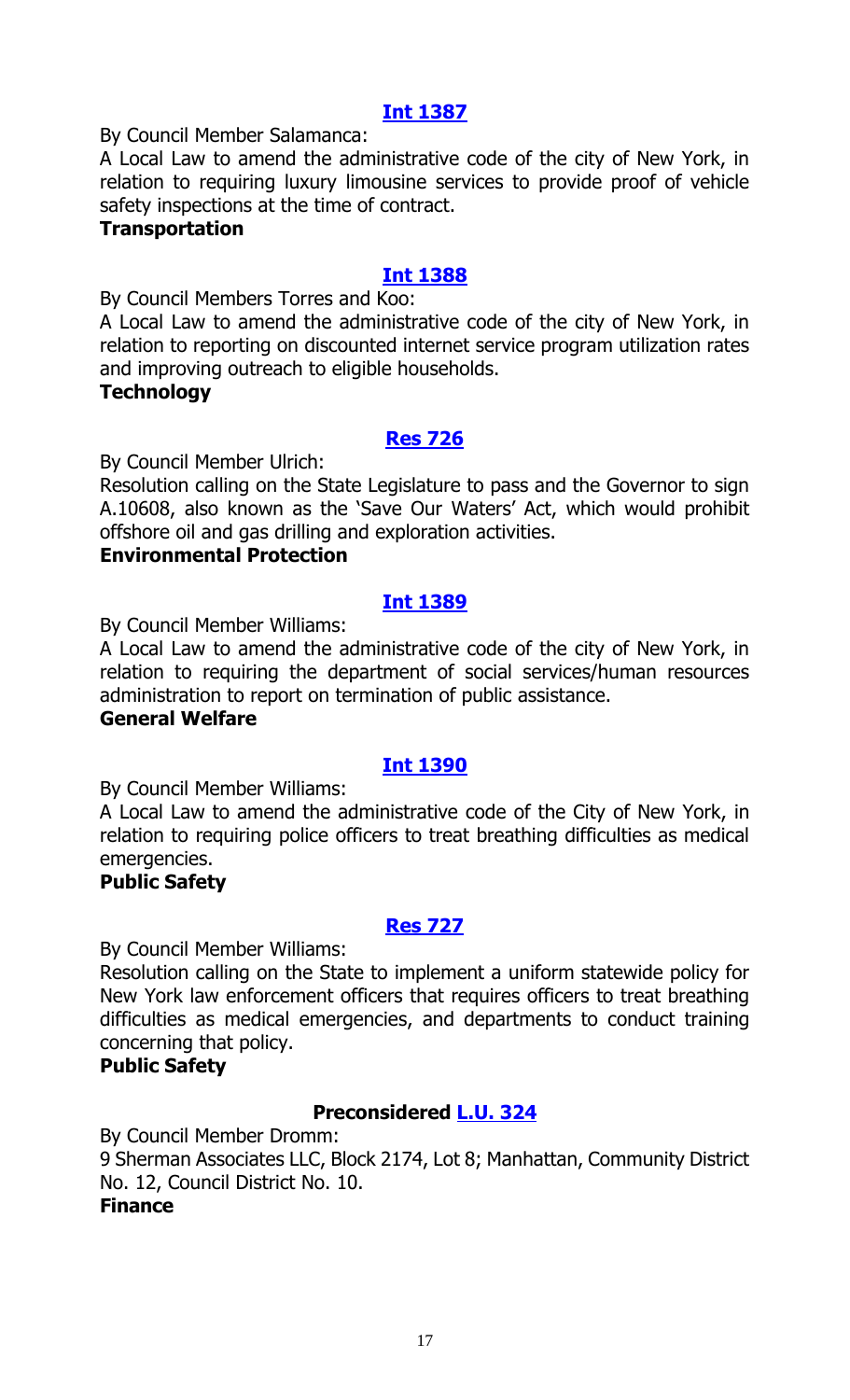# **Preconsidered [L.U. 325](https://legistar.council.nyc.gov/LegislationDetail.aspx?ID=3840167&GUID=3463F837-2E67-404E-BAF1-CF6ED6106C97&Options=&Search=)**

By Council Member Dromm: HP Fort George HDFC, Block 2149, Lot 265; Manhattan, Community District No. 12, Council District No. 10. **Finance**

# **[L.U. 326](https://legistar.council.nyc.gov/LegislationDetail.aspx?ID=3844877&GUID=51C25B1C-924E-46FF-A15C-75C5F0090EF2&Options=&Search=)**

By Council Member Salamanca:

Application No. **C 190037 ZSK (461 Alabama Avenue)** submitted by the NYC Department of Housing Preservation and Development pursuant to Sections 197-c and 201 of the New York City Charter for the grant of a special permit pursuant to Section 74-903 of the Zoning Resolution to modify the requirements of 24-111 (Maximum Floor Area Ratio for Certain Community Facility Uses) to permit the allowable community facility floor area ratio of Section 24-11 (Maximum Floor Area Ratio and Percentage of Lot Coverage) to apply to a non-profit institution with sleeping accommodations, in connection with a proposed seven-story building on property located at 461 Alabama Avenue (Block 3803, Lot 6), in an R6 District, Borough of Brooklyn, Council District 52, Community District 5.

#### **Planning, Dispositions, and Concessions**

# **[L.U. 327](https://legistar.council.nyc.gov/LegislationDetail.aspx?ID=3844878&GUID=083F83B4-F739-4915-9838-8DB0773DBA07&Options=&Search=)**

By Council Member Salamanca:

Application No. **C 190038 HAK (461 Alabama Avenue)** submitted by the NYC Department of Housing Preservation and Development pursuant to Article 16 of the General Municipal Law of New York State for the designation of property located at 461 Alabama Avenue (Block 3803, Lot 6) as an Urban Development Action Area and as an Urban Development Action Area Project for such area, and pursuant to Section 197-c of the New York City Charter for the disposition of such property to a developer to be selected by HPD, to facilitate a mixed-use affordable housing development containing approximately 70 units and community facility space, Borough of Brooklyn, Council District 42, Community District 5.

### **Planning, Dispositions, and Concessions**

# **[L.U. 328](https://legistar.council.nyc.gov/LegislationDetail.aspx?ID=3844879&GUID=E2C9A080-5921-4F1A-B058-385E1A4FF0DE&Options=&Search=)**

By Council Member Salamanca:

Application No. **C 190039 HUK (461 Alabama Avenue)** submitted by the NYC Department of Housing Preservation and Development pursuant to Section 505 of Article 15 of the General Municipal (Urban Renewal) Law of New York State and Section 197-c of the New York City Charter, for the Fourth Amendment to the East New York I Urban Renewal Plan, Borough of Brooklyn, Council District 42, Community District 5.

# **Planning, Dispositions, and Concessions**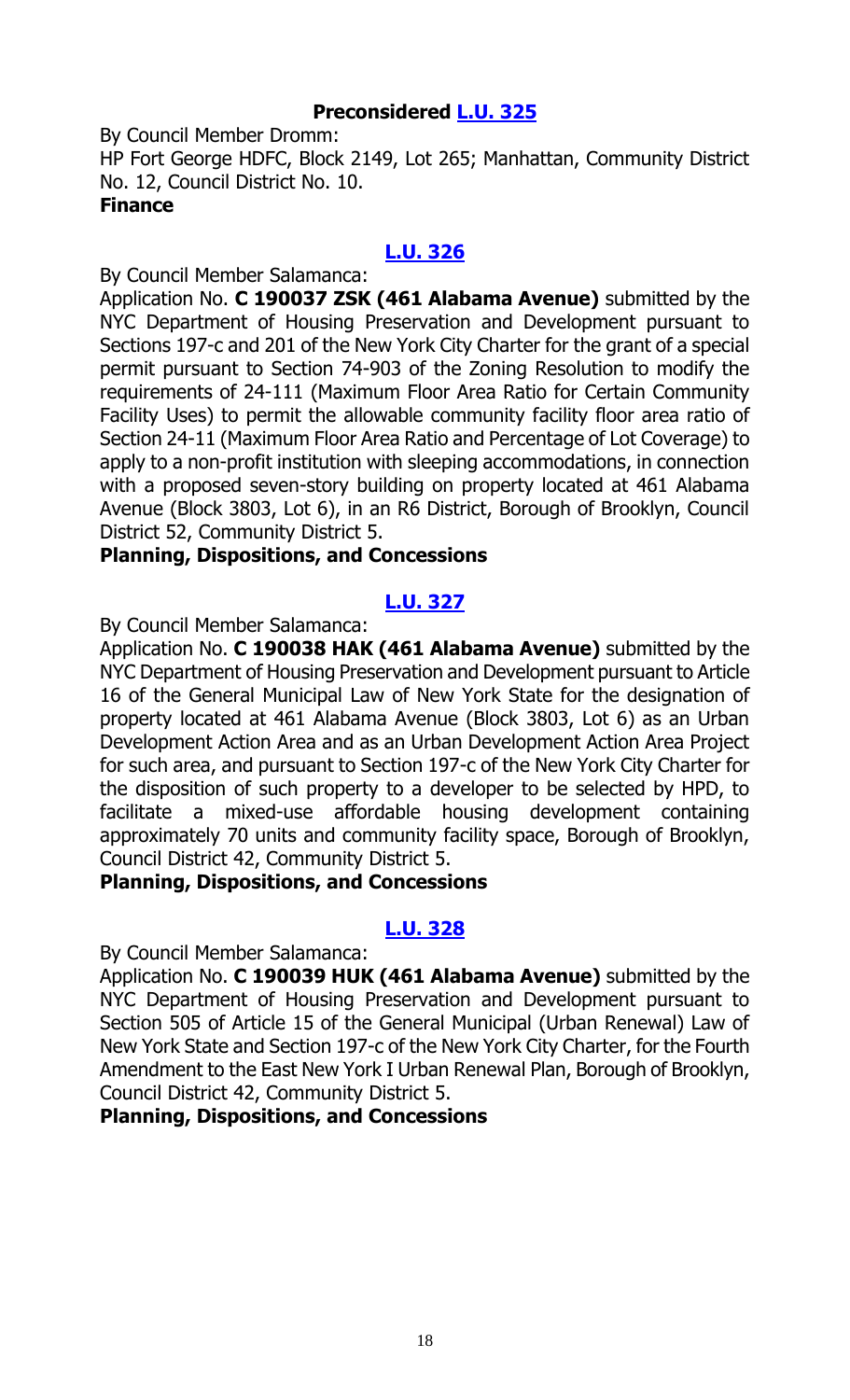By Council Member Salamanca:

Application No. **20190069 HAM (East Village Housing ANCP)** submitted by the NYC Department of Housing Preservation and Development pursuant to 693 of the General Municipal Law for the designation of an Urban Development Action Area, pursuant to Section 694 of the General Municipal Law for the approval of the proposed project as an Urban Development Action Area Project, and pursuant to Section 577 of the Private Housing Finance Law for approval of an exemption from real property taxation for property located at 204 Avenue A/535 East 12th Street (Block 406, Lots 6 and 47), Borough of Manhattan, Council District 2, Community District 3

#### **Planning, Dispositions, and Concessions**

# **[L.U. 330](https://legistar.council.nyc.gov/LegislationDetail.aspx?ID=3844881&GUID=9203EB20-4243-4971-B0B9-0A061DF0DC82&Options=&Search=)**

By Council Member Salamanca:

Application No. **20195354 HAM (67-69 St. Nicholas Ave)** submitted by the NYC Department of Housing Preservation and Development pursuant to Section 577 of the Private Housing Finance Law, for approval of an exemption from real property taxation for property located at Block 1823, Lot 56, Borough of Manhattan, Council District 9, Community District 10.

# **Planning, Dispositions, and Concessions**

# **[L.U. 331](https://legistar.council.nyc.gov/LegislationDetail.aspx?ID=3844882&GUID=4F658D53-ED24-4BC2-9783-EEA823080DB2&Options=&Search=)**

By Council Member Salamanca:

Application No. **N 180281 ZRQ (Douglaston Parkway Rezoning)** submitted by 241-15 Northern LLC and North Shore Realty Group Corp., pursuant to Section 201 of the New York City Charter, for an amendment of the Zoning Resolution of the City of New York, modifying APPENDIX F for the purpose of establishing a Mandatory Inclusionary Housing area for property located at Block 8092 Lots 5 and 39, and p/o Lots 205, 25, 28, and 33, Borough of .Queens, Council District 19, Community District 11.

# **Zoning & Franchises**

# **[L.U. 332](https://legistar.council.nyc.gov/LegislationDetail.aspx?ID=3844883&GUID=FDB9A757-54FC-4A94-A475-44E6AD575F09&Options=&Search=)**

By Council Member Salamanca:

Application No. **C 060432 ZMQ (Douglaston Parkway Rezoning)** submitted by 241-15 Northern LLC and North Shore Realty Group Corp., pursuant to Sections 197-c and 201 of the New York City Charter for an amendment of the Zoning Map, Section No. 11a, changing from an R1-2 District to an R6A District and establishing within a proposed R6A District a C1-2 District, for property located at Block 8092 Lots 5 and 39, and p/o Lots 205, 25, 28, and 33, Borough of Queens, Council District 19, Community District 11.

# **Zoning & Franchises**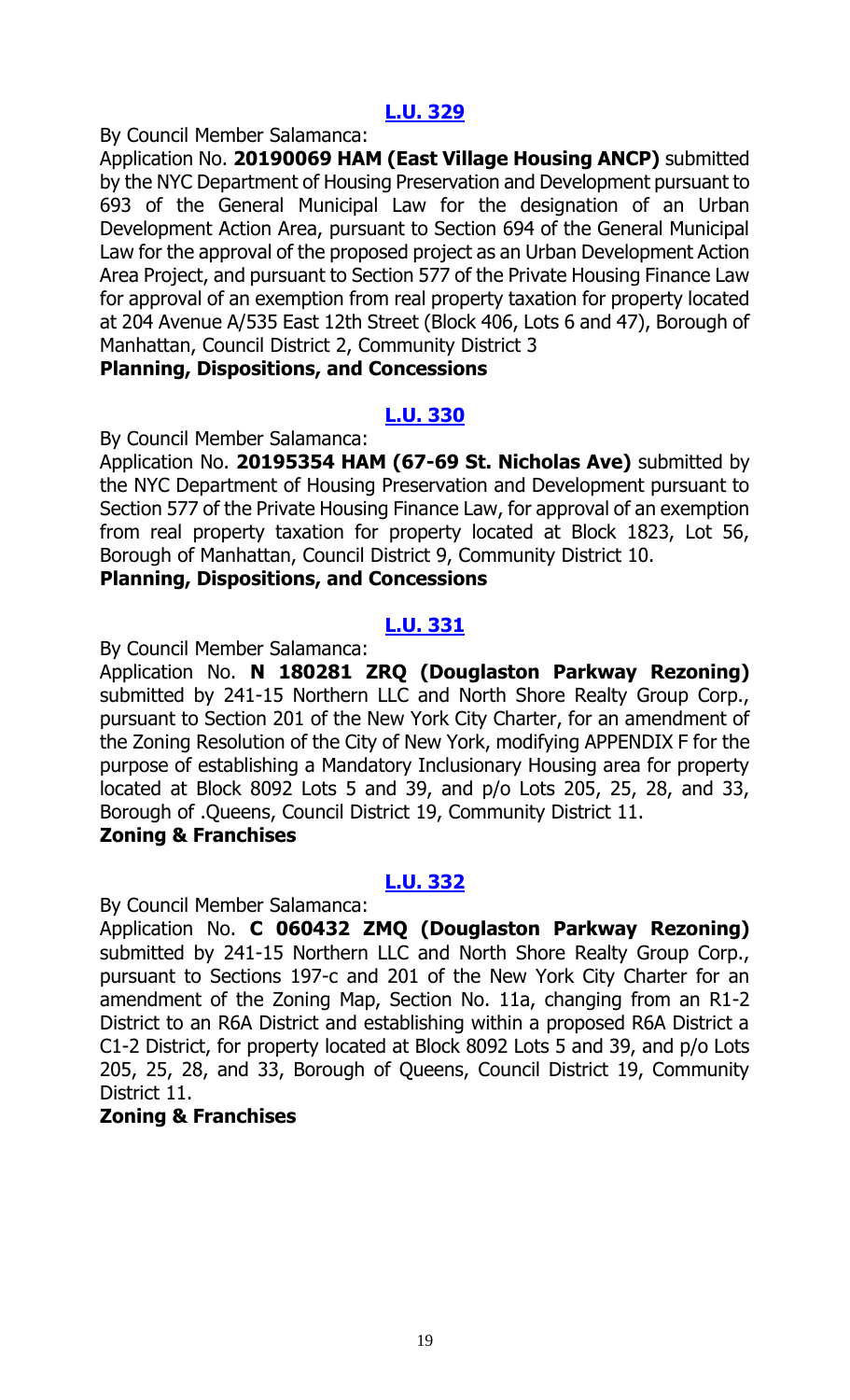By Council Member Salamanca:

Application No. **C 180393 ZMK (Caton Park Nursing Home)** submitted by Caton Park Rehabilitation and Nursing Center, pursuant to Sections 197-c and 201 of the New York City Charter for an amendment of the Zoning Map, Section No. 16d, changing from an R3X District to an R6A District property bounded by Caton Avenue, Rugby Road, a line perpendicular to the westerly street line of Rugby Road distant 170 feet southerly (as measured along the street line) from the point of intersection of the southeasterly street line of Caton Avenue and the westerly street line of Rugby Road, and a line 100 feet westerly of Rugby Road, Borough of Brooklyn, Council District 40, Community District 14.

# **Zoning & Franchises**

# **[L.U. 334](https://legistar.council.nyc.gov/LegislationDetail.aspx?ID=3844885&GUID=B459C877-101F-4281-9861-4D9D92E4FBCD&Options=&Search=)**

By Council Member Salamanca:

Application No. **N 180394 ZRK (Caton Park Nursing Home)** submitted by Caton Park Rehabilitation and Nursing Center, pursuant to Section 201 of the New York City Charter, for an amendment of the Zoning Resolution of the City of New York, modifying APPENDIX F for the purpose of establishing a Mandatory Inclusionary Housing area, Borough of Brooklyn, Council District 40, Community District 14.

#### **Zoning & Franchises**

# **[L.U. 335](https://legistar.council.nyc.gov/LegislationDetail.aspx?ID=3844886&GUID=D052B674-347F-4F1C-A75B-341C28A94D2C&Options=&Search=)**

By Council Member Salamanca:

Application No. **N 180457 ZRK (570 Fulton Street Rezoning)** submitted by 570 Fulton Street Property LLC and One Flatbush Avenue Property LLC, pursuant to Section 201 of the New York City Charter, for an amendment of the Zoning Resolution of the City of New York, modifying Article X, Chapter 1 (Special Downtown Brooklyn District), Borough of Brooklyn, Council District 35, Community District 2.

#### **Zoning & Franchises**

# **[L.U. 336](https://legistar.council.nyc.gov/LegislationDetail.aspx?ID=3844887&GUID=C684E462-83A2-493A-87CA-38721454175A&Options=&Search=)**

By Council Member Salamanca:

Application No. **C 180458 ZSK (570 Fulton Street Rezoning)** submitted by 570 Fulton Street Property LLC and One Flatbush Avenue Property LLC pursuant to Sections 197-c and 201 of the New York City Charter for the grant of a special permit pursuant to Section 101-82 of the Zoning Resolution to modify the height and setback requirements and tower lot coverage requirements of Section 101-223 (Tower Regulations), to modify the rear yard requirements of Section 33-26 (Minimum Required Rear Yards) and Section 23-47 (Minimum Required Rear Yards), and to modify the inner court recess requirements of Section 23-852(b) (Inner court recesses), in connection with a proposed mixed use development on property located at 570 Fulton Street a.k.a. 1-25 Flatbush Avenue (Block 2106, Lots 26, 35, & p/o 24), in a C6-9 District, within the Special Downtown Brooklyn District, Borough of Brooklyn, Council District 35, Community District 2.

#### **Zoning & Franchises**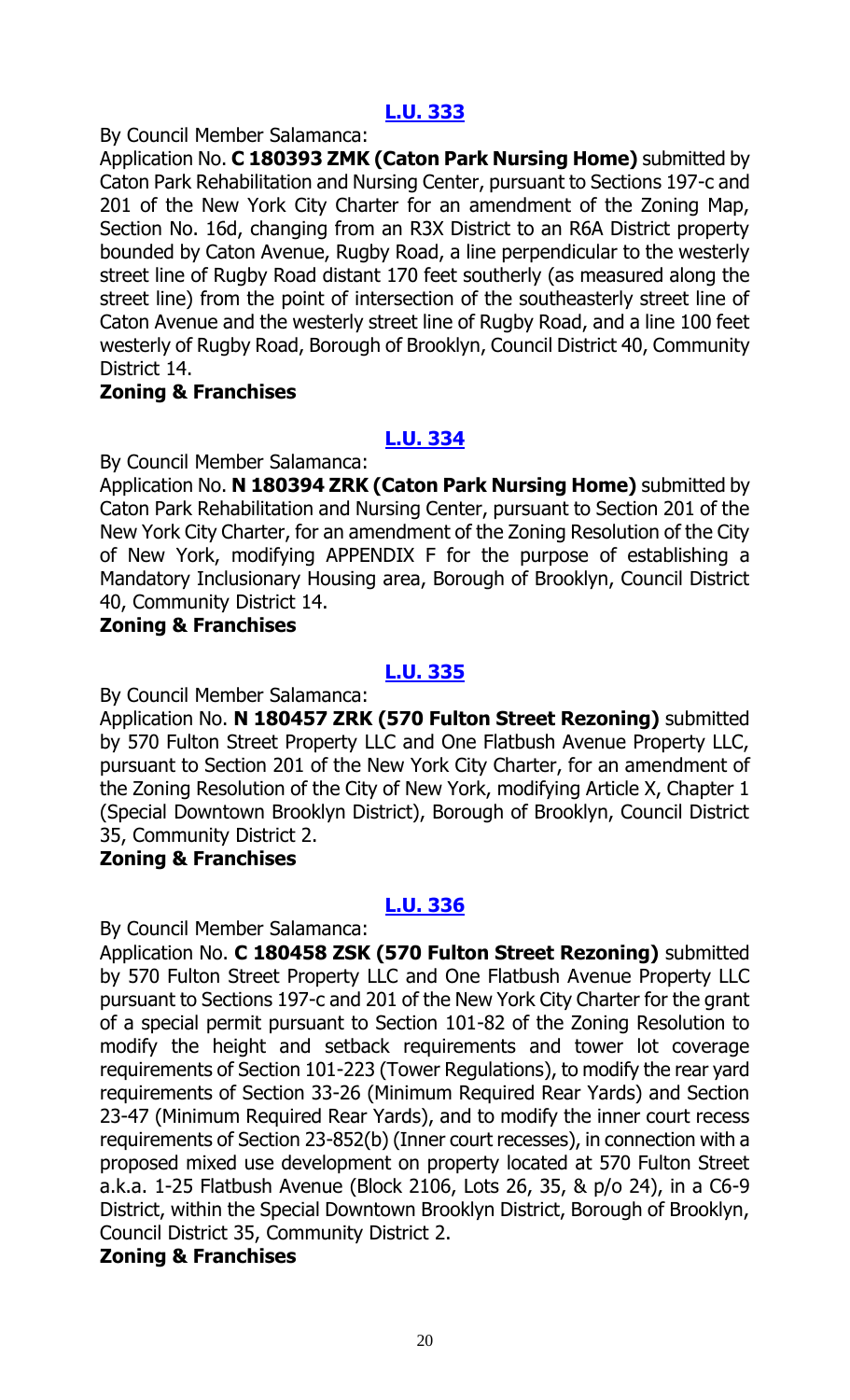#### By Council Member Salamanca:

Application No. **C 180459 ZMK (570 Fulton Street Rezoning)** submitted by 570 Fulton Street Property LLC and One Flatbush Avenue Property LLC pursuant to Sections 197-c and 201 of the New York City Charter for an amendment of the Zoning Map, Section No. 16c, changing from a C6-4 District to a C6-9 District property bounded by Fulton Street, a line perpendicular to the southwesterly street line of Fulton Street distant 100 feet northwesterly (as measured along the street line) from the point of intersection of the southwesterly street line of Fulton Street and the westerly streetline of Rockwell Place, a line perpendicular to the northeasterly street line of Flatbush Avenue distant 190 feet southeasterly (as measured along the street line) from the point of intersection of the northeasterly street line of Flatbush Avenue and the southeasterly street line of Hudson Avenue, and Flatbush Avenue, Borough of Brooklyn, Council District 35, Community District 2. **Zoning & Franchises**

# **[L.U. 338](https://legistar.council.nyc.gov/LegislationDetail.aspx?ID=3844889&GUID=D962D877-EB19-45BB-A4D9-53EBAA3D4025&Options=&Search=)**

By Council Member Salamanca:

Application No. **C 180387 ZSK (12 Franklin Street)** submitted by 12 Franklin Property Co LLC, 12 Franklin 230 LLC and 12 Franklin 197 LLC pursuant to Sections 197-c and 201 of the New York City Charter for the grant of a special permit pursuant to Section 74-962 of the Zoning Resolution to increase the maximum permitted floor area ratio of Section 43-12 (Maximum Floor Area Ratio) in connection with a proposed 7-story commercial building within an Industrial Business Incentive Area, in an M1-2 District, on property located at 12 Franklin Street (Block 2614, Lots 1, 3 and 8), Borough of Brooklyn, Council District 33, Community District 1.

#### **Zoning & Franchises**

# **[L.U. 339](https://legistar.council.nyc.gov/LegislationDetail.aspx?ID=3844890&GUID=6749E5FF-9ADA-4B6E-AEF4-2F8D99F536C9&Options=&Search=)**

By Council Member Salamanca:

Application No. **N 180388 ZRK (12 Franklin Street)** submitted by 12 Franklin Property Co LLC, 12 Franklin 230 LLC and 12 Franklin 197 LLC pursuant to Section 201 of the New York City Charter for an amendment of the Zoning Resolution of the City of New York, adding an Industrial Business Incentive Area to Article VII, Chapter 4 (Special Permits by the City Planning Commission), Borough of Brooklyn, Council District 33, Community District 1. **Zoning & Franchises**